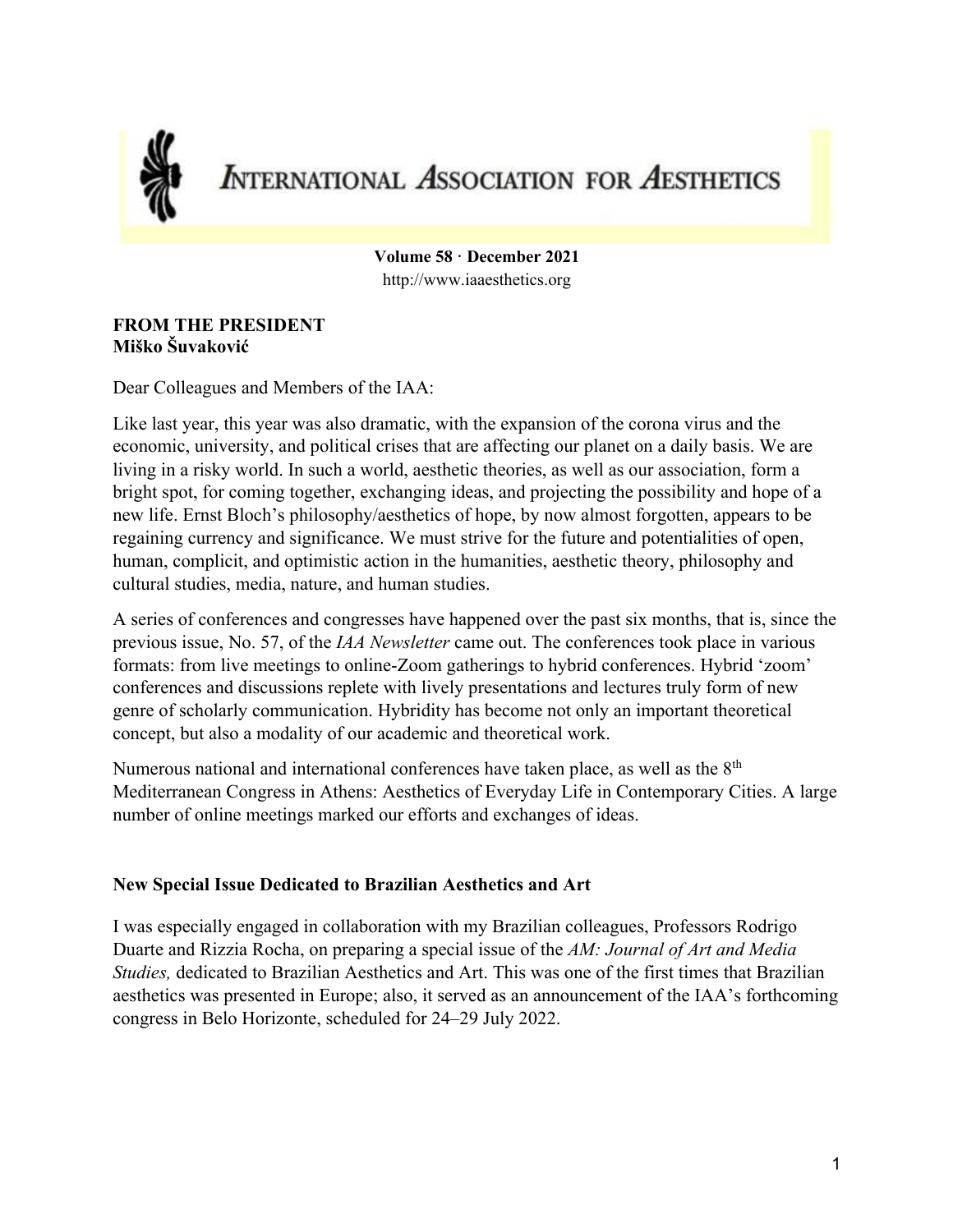

**Exciting New Book Series from BRILL with IAA:** *Transcultural Aesthetics: The International Association of Aesthetics Book Series*

The International Association of Aesthetics Interim Conference: European Avant-Garde – A Hundred Years Later (Online, 17–18 June, 2021) was hosted from Ljubljana. On the same occasion we also had a regular meeting of the Executive Committee of the IAA. In the meeting we discussed our association's activities since the ICA-21 Congress held in Belgrade in 2019. We talked about preparations for the ICA-22 Congress in Belo Horizonte in Brazil, scheduled for 2022. We formed a Nomination Committee, tasked with implementing the procedure for electing a new team of officers and president of the IAA – its members are Lydia Muthuma, Sandra Shapshay, and Gao Jianping. We formed an international team (Manfred Milz, Polona Tratnik, Zoltán Somhegyi, Murat Çelik, Adrian Kvokacka, Konstantinos Moraitis, Lydia Muthuma, Federico Vercellone, Tyrus Miller, and Miško Šuvaković), who prepared a plan to establish cooperation in the domain of publishing between the IAA and professional publishing houses. An agreement on cooperation in publishing was concluded with Brill Publishers. The agreement provides for the launch of a book series under the title of *Transcultural Aesthetics: The International Association of Aesthetics Book Series*.

# $B R I L L$  Over three centuries of scholarly publishing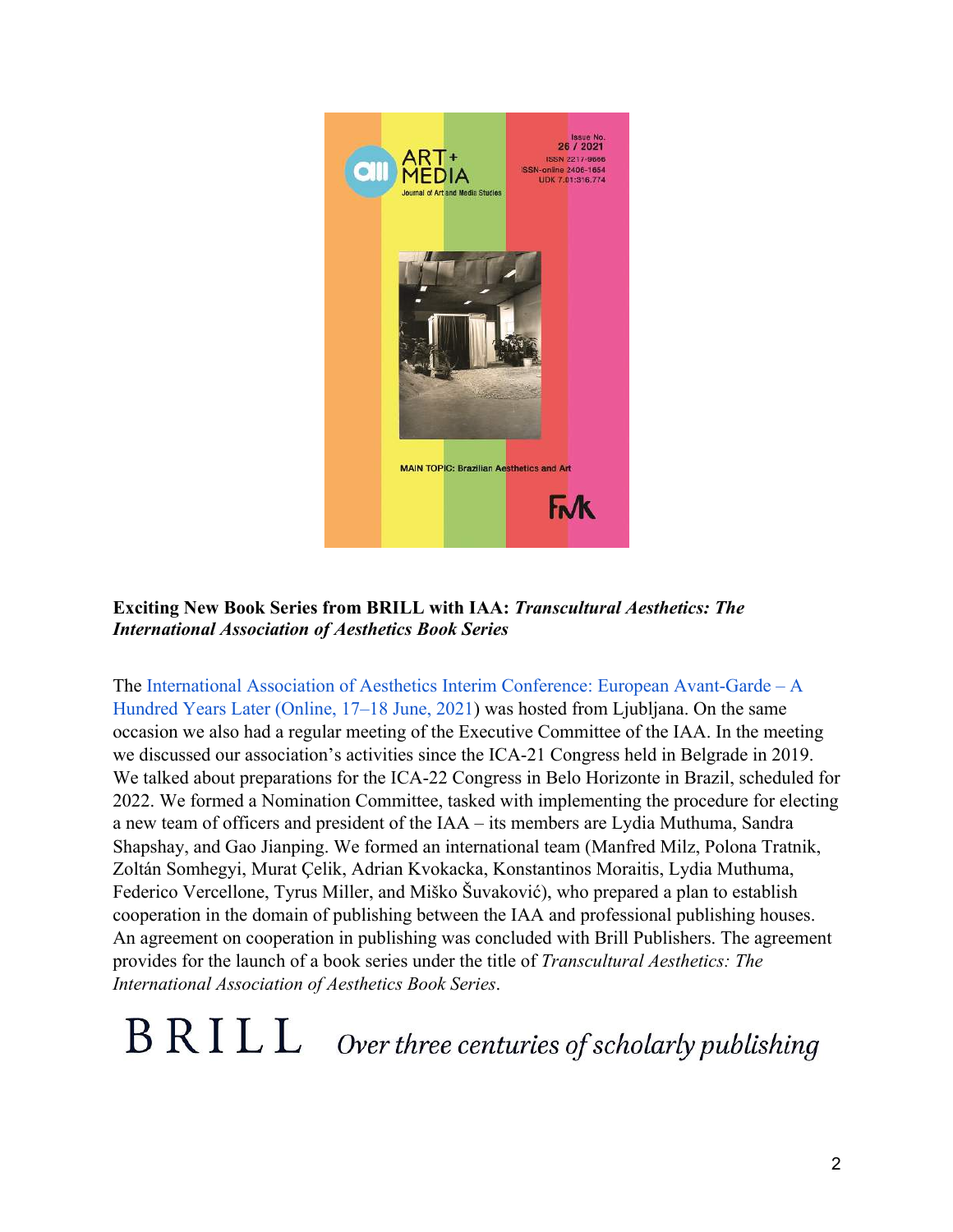#### **Advisory Board for the Brill Book Series**

We formed an ADVISORY BOARD (Aleš Erjavec, Curtis L. Carter, Gao Jianping, Jale Erzen, Miodrag Šuvaković, Krystyna Wilkoszewska, Rodrigo Duarte, Federico Vercellone, Kostas Moraitis, Irina Lisovec, Hiroshi Yoshioka, Rosa Maria Ravera, Joosik Min) and an EDITORIAL BOARD (Manfred Milz – series editor, Polona Tratnik, Zoltán Somhegyi, Adrian Kvokacka, Murat Çelik, Peng Feng, Lydia Muthuma, Rosa Fernández, Lisa Giombini, Sanela Nikolić, Enea Bianchi, Sandra Shapshay, Tyrus Miller). The programme of the Transcultural Aesthetics: The International Association of Aesthetics Book Series is described as follows: This series represents research findings and continuing discussions by members of the *International Association for Aesthetics* (IAA) and by invited guest-authors and guest-editors as well. The multinational character of the IAA, its geographical and ethnic diversity, provides, through these monographs and edited volumes, a forum for the critical interpretation of issues and debates within contemporary global aesthetics. Furthermore, this poly-faceted spectrum generates a repertoire differing in methodological perspectives, disciplines, and specializations. The association is thus addressing with its series some of the most urgent global challenges from the perspective of aesthetics: inter- and trans-disciplinary western and non-western aesthetics, geopolitical aesthetics (ecologically and politically motivated migration; re-evaluating colonialism and its cultural heritage), relations between philosophical and cultural oriented aesthetics, media- and techno-aesthetics, aesthetics of historical and contemporary arts.

The Transcultural Aesthetics Book Series publishes individual and collective works in which historical, geographical, and contemporary problems of understanding and developing aesthetic theories are elaborated in a transdisciplinary way, thus exploring novel fields of aesthetic discourse. In going beyond this goal, it explicitly aims, in juxtaposing traditional, as well as current aesthetic concepts from different cultures, at a continuous synergetic exchange of critical ideas. We have big expectations regarding this publishing endeavour. We are hoping for fresh insights into global trans-cultural aesthetics.

**Please feel free to consider the Aims and Scope above to be an invitation for your suggestion of either a monograph or an edited volume within the realm (though not limited to) intercultural comparisons.** Send your initial project proposal to the editor-in-chief of the Transcultural Aesthetics Books series: Manfred Milz, MilzM@web.de; manfred.milz@sprachlit.uni-regensburg.de. See an extended Call for Papers in the Call for Papers on pg. 15.

We will discuss your project proposal during one of our next publication committee meetings.

We all worked hard to aid this dynamic and active creative work, the creation and exchange of new aesthetic ideas. Now we are facing a year with our work cut out for us.

I wish you all a healthy, happy, and successful 2022.

Miško Šuvaković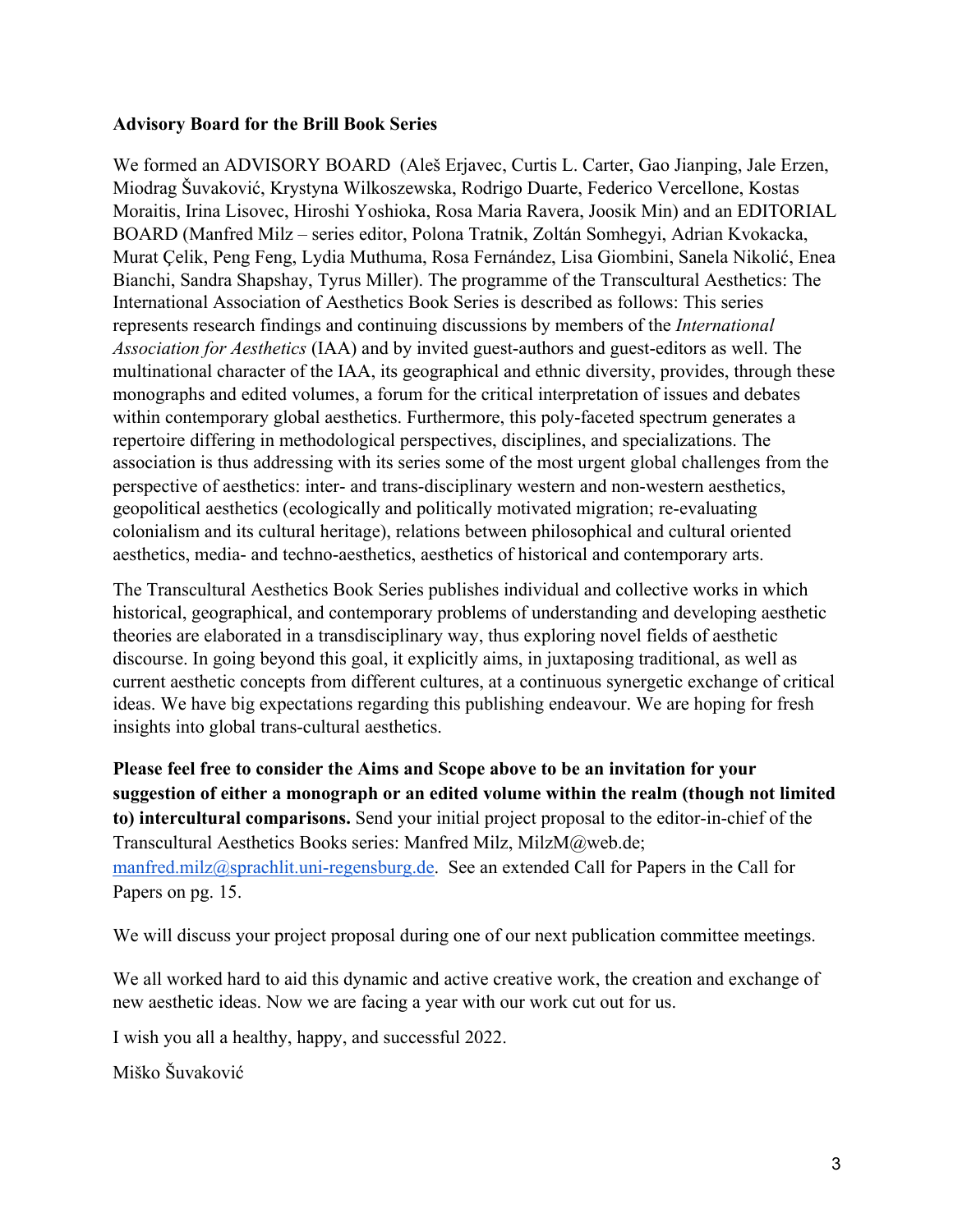# **FROM THE SECRETARY GENERAL AND WEBSITE EDITOR Zoltán Somhegyi**

Dear IAA members:

I hope you are healthy and fine.

As usual, I would like to draw your attention to the IAA website where you can find both important materials and exciting news: many of the previous yearbooks and proceedings are available for download, as well as new CFPs for conferences, workshops and journal thematic issues are frequently added to the news section on the main page.

Let me also repeat my earlier invitations to send me any information that you think might be of interest for the IAA readership that I can upload on the website. As you can see under each item, it is regularly consulted by hundreds of readers from all over the world; hence it is a very efficient way of spreading academic news. Feel free to contact me at zoltansomhegyi@yahoo.co.uk.

Wishing you health and safety, and I am looking forward to receiving your news.

Zoltán

#### **MEMBER SOCIETY REPORTS**

#### *ASA Announces New Feminist Aesthetics Prize*

The American Society for Aesthetics is pleased to announce a new Feminist Aesthetics Prize to encourage new, unpublished work on feminist aesthetics, generously funded in perpetuity by an endowment donated by Peg Brand Weiser.

- PRIZE: The prize will be \$1000 for the prize and \$1000 for travel to the ASA Annual Meeting to present the unpublished work at a special session at the meeting.
- ELIGIBILITY: Eligibility is restricted to persons who are ASA members as of the date of the submission deadline.
- DEADLINE: The submission deadline will be June 1, 2022 for the first prize, with February 1 as the deadline for each successive prize, with the prize to be awarded every two years in even-numbered years.
- REVIEW: Selection of the winning paper will be made by a committee of three ASA members, appointed by the ASA Trustees, in consultation with Peg Brand Weiser and the FCC leadership.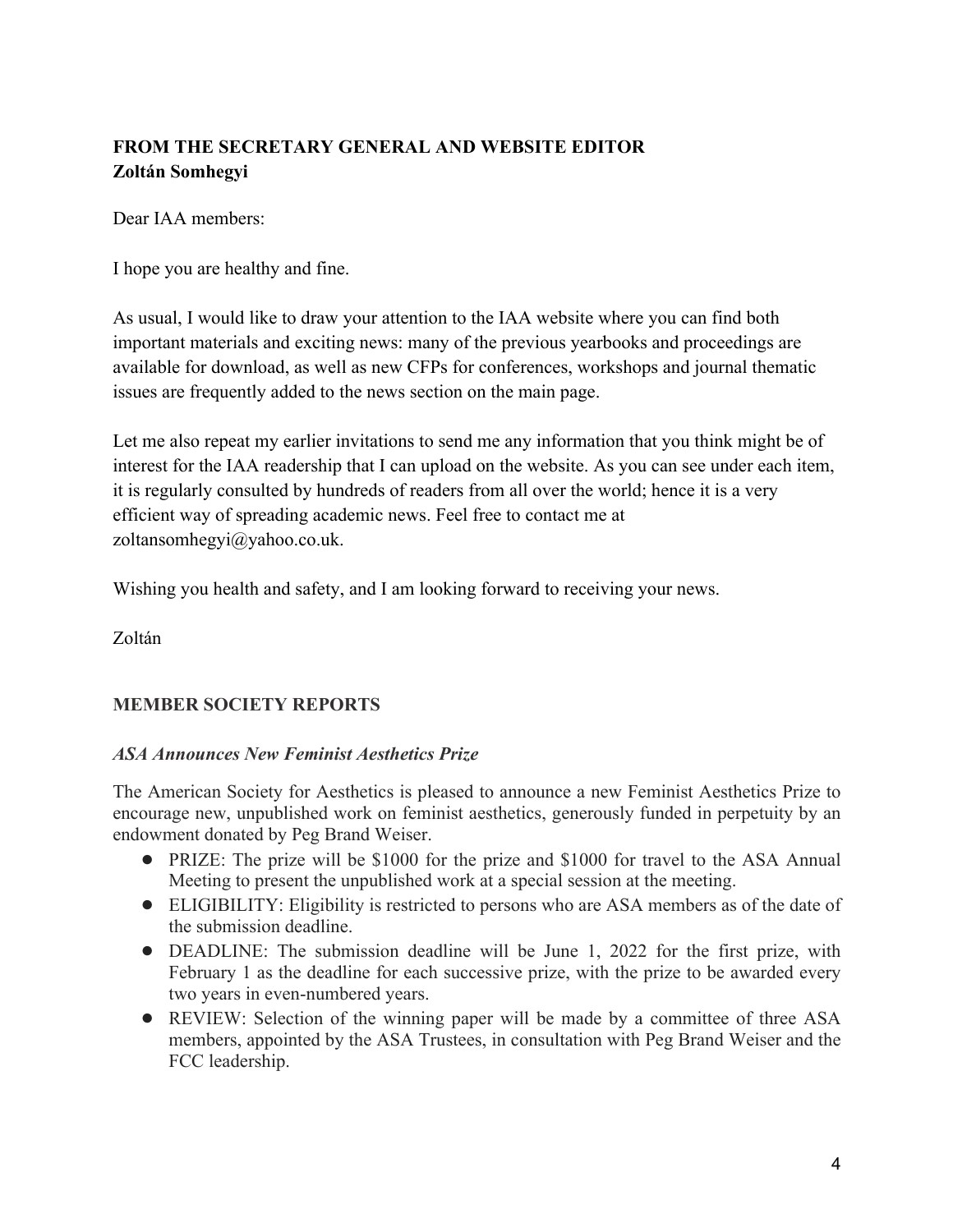- SUBMISSION: Papers should be submitted in Word format, suitable for anonymous review, not exceeding 7,500 words, with an abstract of 150 words by the deadline to secretary-treasurer@aesthetics-online.org
- SELECTION CRITERIA: The paper will be judged based on significance of the topic of issue, quality of the research, quality of the writing, originality, and contribution to the feminist literature within aesthetics—broadly construed—that focuses on gender, race, class, ethnicity, and/or sexual preference/identity; the paper may be and is encouraged to be multidisciplinary. The ASA reserves the right to decline the award of the prize in years in which no suitable entries are received.
- PUBLICATION: The presumption, but not the guarantee, is that the paper will be published in the *Journal of Aesthetics and Art Criticism*, pending appropriate review arranged by the JAAC co-editors.

#### **MEMBER NEWS**

*Recent Experimental Research on Paleolithic Art* **Dragoş Gheorghiu**



**Gheorghiu, D., 2021b, A shamanic performance to approach the origins of art, pp. 45-50. In Samuelsen G-H, and Sørensen E.T. (eds.),** *The Palimpsest***, University of Bergen.**

In my experimental archaeology research I was interested in testing the different theories on the production of Paleolithic mural art, to cite the method of coloring by blowing color (Chalmin et al 2003), the method of identifying places with high acoustics on which painted images were positioned (Reznikoff 2009), or the shamanic one (Clottes and Lewis-Williams 1998).

During the experiments I realized the complexity of the artistic process which, as it unfolds in the darkness of the cave, in a poorly oxygenated environment, involves the simultaneous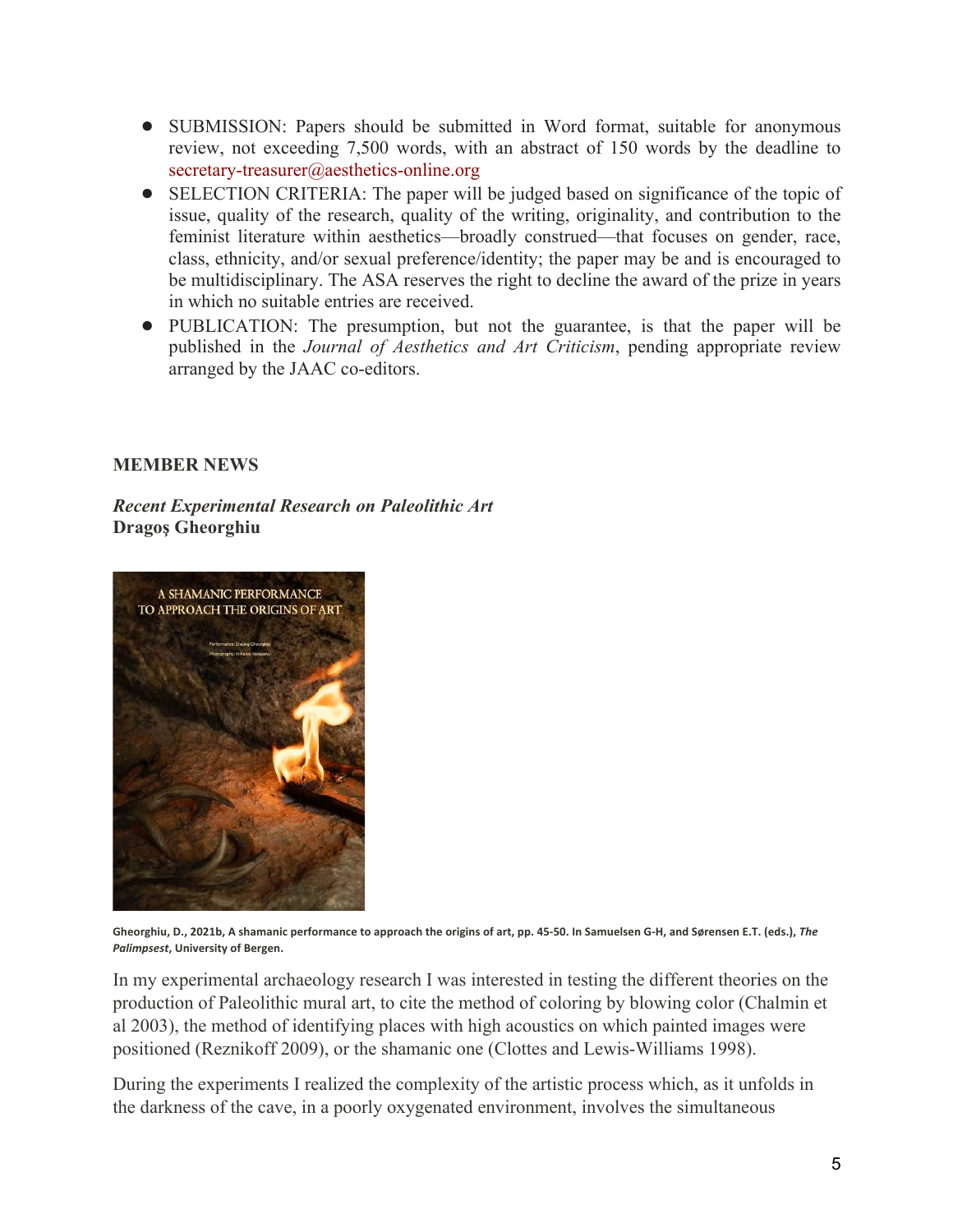production of images by sound blowing and lamp lighting, both processes being a way of "animating" the image by transferring the breath and sounds of the performer onto the drawing produced. Due to the physiological processes resulting from a repeated ventilation of the lungs by forced expiration for jet blowing of colors, as well as due to the intoxication with colorants kept in the mouth, to which is added the mental state generated by the closed space of the cave, a special mental state is generated that we can associate with a shamanic experience of altered state of consciousness (ASC).



The recent experiments on the understanding of the complexity of this type of artistic act that I have performed, have been focused on the synergy achieved by the expiration – sound – color – artificial light. A first text was dedicated to the relationship between sound expiration and blown color (Gheorghiu 2019) [Fig.1]; it was continued with an analysis of the relationship between ventilation-animation and its physical action on the flame of the lamp (Gheorghiu 2021 a) [Fig.2], and then by the importance of the performative action that involves in many Paleolithic and Mesolithic artistic achievements the use of rhythm, a structuring of the action that produces ASCs (Gheorghiu 2021 b) [Fig.3].

A conclusion of the above-mentioned experiments is that they offer a holistic perspective on the genesis of Paleolithic art, proposing that the understanding of the creative process can be better achieved by perceiving the creative process (which is a performative - animistic one with states of ASC), within its natural context.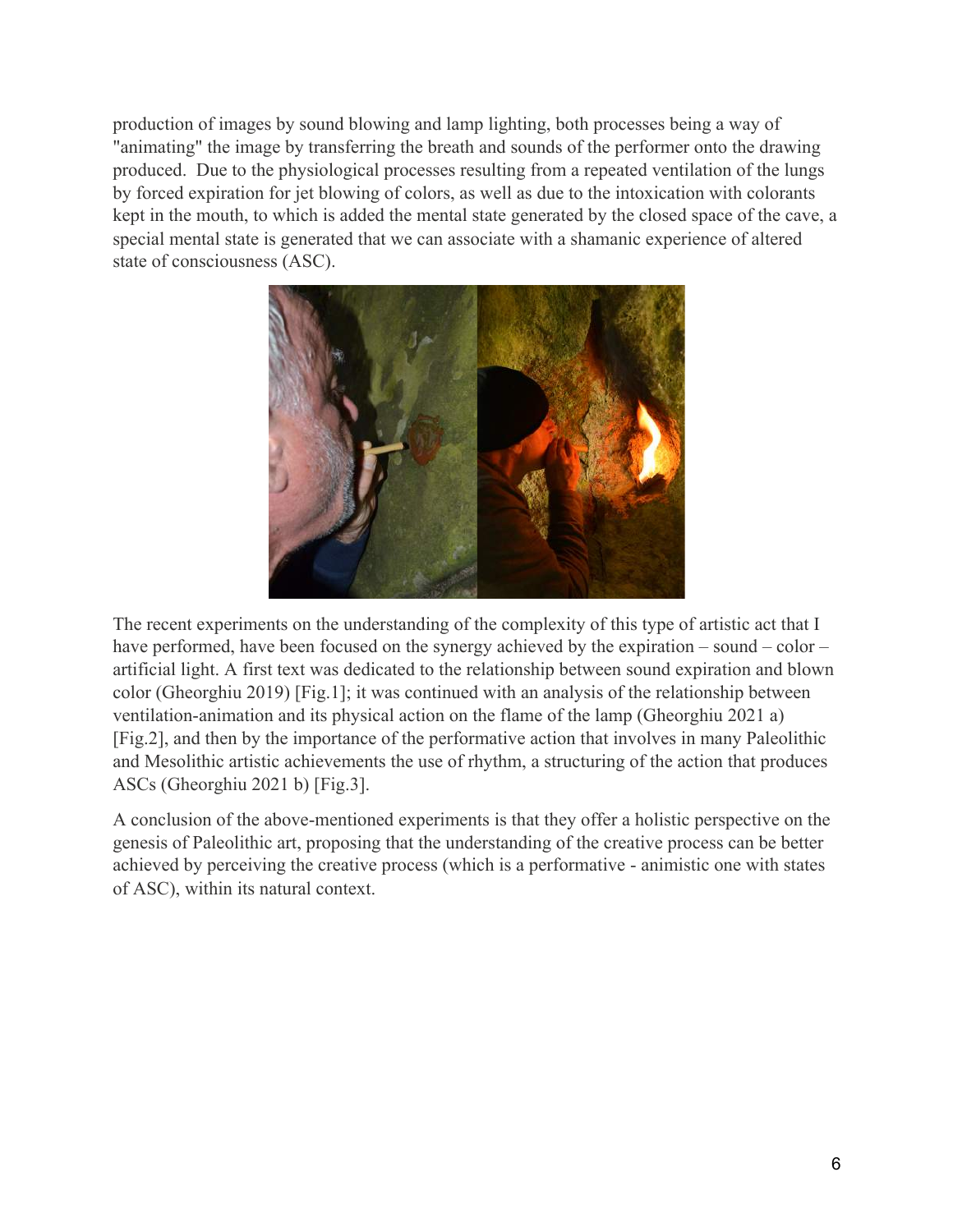

The rhythmic breath, along with the movement of the flame animates the image, as does the sound produced together with the blown color. They are all parts of the artistic act that must be analyzed together with the context and the aesthetic result of the prehistoric creator, in order to understand the Paleolithic mural art as a whole.

# **Bibliography**

Chalmin, E., Menu, M. and Vignaud, C. 2003. Analysis of rock art painting and technology of Palaeolithic painters. *Measurement Science and Technology* 14: 1590–1597.

Clottes, J. and Lewis-Williams, J. D. 1998. *The Shamans of Prehistory: Trance and Magic in the Painted Caves*. New York: Abrams Press.

Gheorghiu, D., 2019, Experimenting the Art of Origins: Animating Images by Blowing Colours and Sounds, pp. 93-97. In Gheorghiu, D. and Barth T. (eds.), *Artistic Practices and Archaeological Research*, Oxford, Archaeopress Publishing Ltd.

Gheorghiu, D., 2021 a, Experimenting prehistoric art. Animated sounds, colours and flames, *Pleistocene Coalition News* 13 (2): 8-9.

Gheorghiu, D., 2021b, A shamanic performance to approach the origins of art, pp. 45-50. In Samuelsen G-H, and Sørensen E.T. (eds.), *The Palimpsest*, University of Bergen.

Reznikoff, I. 2009. The sound dimension of the painted Palaeolithic caves. *Cognitive Processing* 10: 138.

# **Illustrations**

Fig. 1. Blowing colours and sounds on a cave wall. Performer D.Gheorghiu. Photo C. Catuna.

Fig. 2. The influence of blown colours on the light of the scene. Performer D. Gheorghiu. Photo M. Moţaianu.

Fig. 3. Tracing rhythmically parallel lines on a cave's walls. Performer D. Gheorghiu. Photo M. Moţaianu.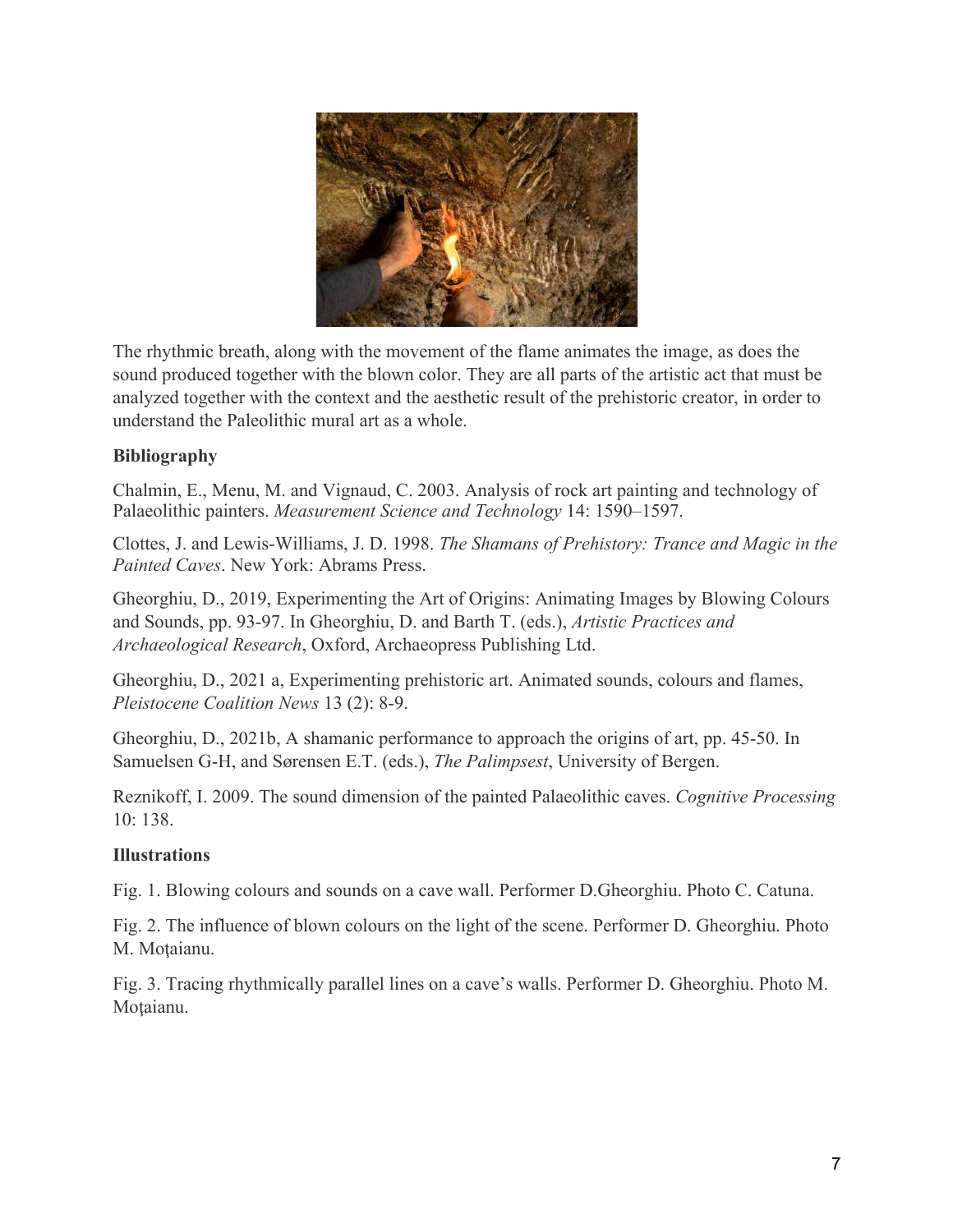#### *Aesthetics Matters in Music Tourism - Said an Awarded Tourism Paper* **Zhuang Min & Jie Zhang, Nanjing University**

*Tourism Aesthetics* used to be the major course in the early stage of contemporary tourism college education in China, it and influenced adjacent disciplines such as landscape evaluation and tourism planning. Yet since the late 1990s, tourism aesthetics' influences declined rapidly, and less and less opportunity has been left for aesthetics to appear in tourism. The number of universities with tourism aesthetics courses declined also. Aesthetics seems not to matter. Then does tourism neglect aesthetics, or does aesthetics neglect tourism?

Recently, an award-winning paper, "How destination music affects tourists' behaviors: travel with music in Lijiang, China*,"* conducted an empirical study on the aesthetic mechanisms of Lijiang destination music on tourists' emotions and behaviors. This paper was awarded with the *APJTR Article of the Year 2020 Award* from the Asia Pacific Journal of Tourism Research and Asia-Pacific Tourism Association. Based on the Reciprocal-feedback model of the musical response model in the field of music aesthetics and the Stimulus-Organism-Response (S-O-R) framework in the field of environmental psychology, researchers constructed a partial least squares structural equation model, and the results of the study confirmed the existence of the aesthetic mechanism of music soundscape stimulation in tourist destinations. The results show that tourist behavior intentions are influenced by music-induced emotions stimulated by music perception (i.e., stimulation of direct structural attributes of music) and music cognition (i.e., evaluation of fit between place, music and individuals). This study demonstrated that the aesthetic cognition congruence of music with local imagery and self-express in Lijiang has a positive impact on tourists' emotions and behaviors. As Winkielman (2004) suggests, "beauty is grounded in the processing experiences of the perceivers that emerge from the interaction of stimulus properties and perceivers' cognitive and affective processes" (p. 365). This paper has confirmed that tourists could discover and express themselves within music, and then evoke more pleasure. Through destination music experience, tourists in Lijiang generate place attachment and identity since music transports the fantasy where cognition and emotion are processed. That is, this attachment stems from the tourists' perception of the atmosphere of Lijiang as translated by music or music symbols, as well as their reproduction/representation of the destination landscape based on their own experiences. This paper is an interdisciplinary study involving tourism, aesthetics, society, and musical geography. For the first time, this APJTR journal includes a paper on the integration of music aesthetics with tourism as the winning paper.

Although there have been some tourism papers that refer to aesthetics using conventional evaluation techniques that deviate from aesthetic theory, or even theoretical approaches from other tourism disciplines, aestheticians seem to pay little attention to tourism (at least in China). Tourism has not rejected aesthetics but needs it. At the same time, aesthetics is penetrating tourism - albeit with a tendency to marginalize it. The value of aesthetics in tourism research and the future academic space still need to be expanded, judging from the fact that this combination of tourism and aesthetics can win awards. Many of the topics that have recently emerged in the study of tourism and leisure and happiness, satisfaction, emotions, and cultural and artistic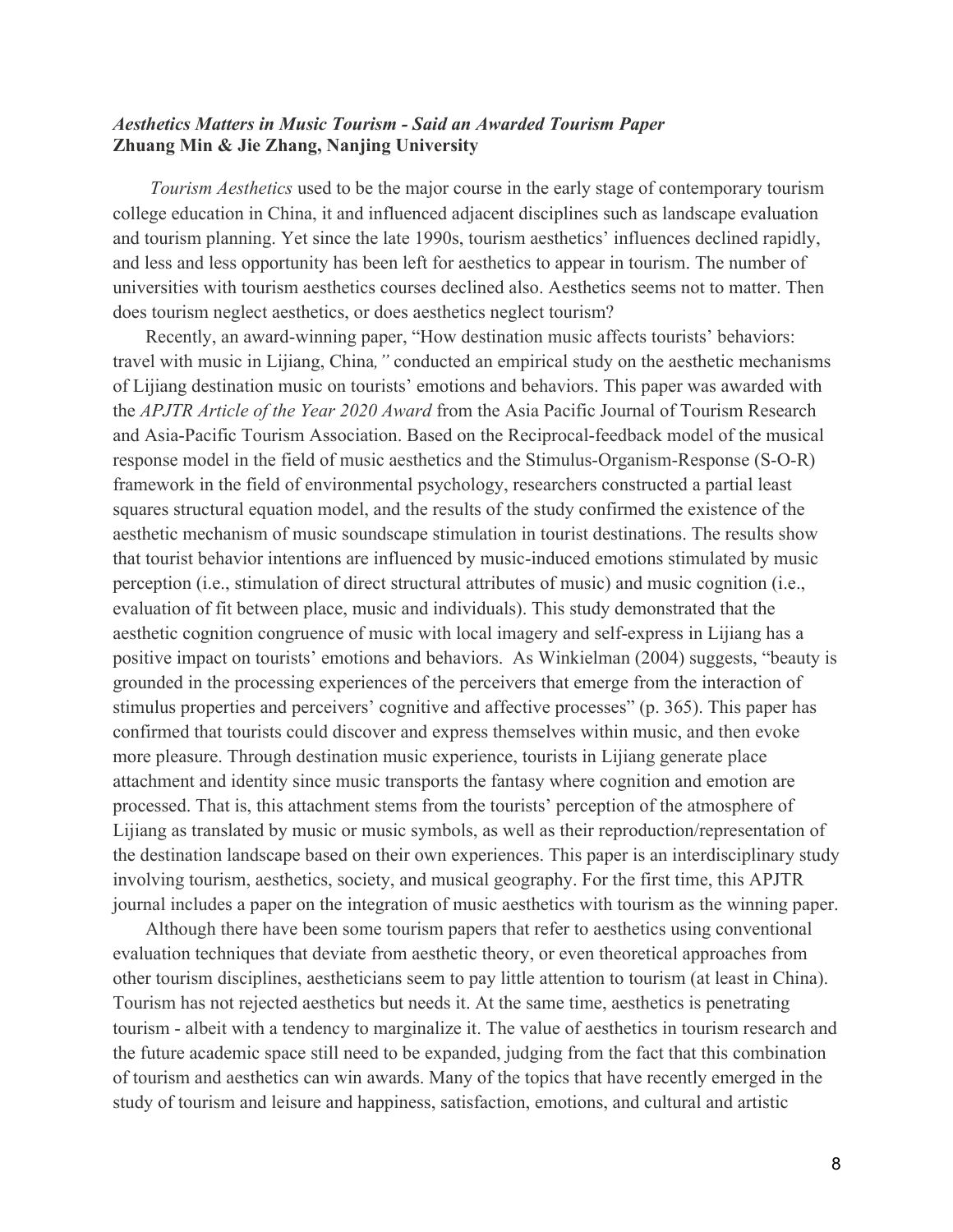tourism are awaiting the intervention of aesthetic researchers. In short, aesthetics does matter in tourism.



#### **CALLS FOR PAPERS**

*Aesthetic Dis/interestedness and Affects* **LOGOS Research Group in Analytic Philosophy and, Society for Philosophy of Emotion 19 – 20 May 2022 ONLINE**

#### **The Topic(s)**

Affects (emotions, moods etc.) often play a central role in aesthetic experience. Many accept this as almost a truism, even when they are puzzled by some aspects of this phenomenon (cf. paradox of fiction, paradox of negative emotions). Indeed, there is a recent trend in aesthetics of even defining aesthetic experience in terms of particular affects (e.g. wonder). Also widespread is an understanding of the ideal of aesthetic experience as one that is disinterested, i.e. disconnected from personal interests or desires. On the face of it, however, such disinterestedness is in tension with the nature of many affects as typically related to the affected person's personal interests. To appreciate this prima facie tension, consider for instance how often we make emotions intelligible by means of the dis/satisfaction of one's conative attitudes in general (she is happy because she passed the exam, which was her desire), or how relevant interests are to characterizing the formal object of an emotion (e.g. the formal object of fear is often defined in terms of dangerousness for the emoter, or for someone/something she cares about). The exploration of such a prima facie tension between aesthetic disinterestedness and the interestedness of affects can disclose important insight about emotions, aesthetic attitudes and the relation between them.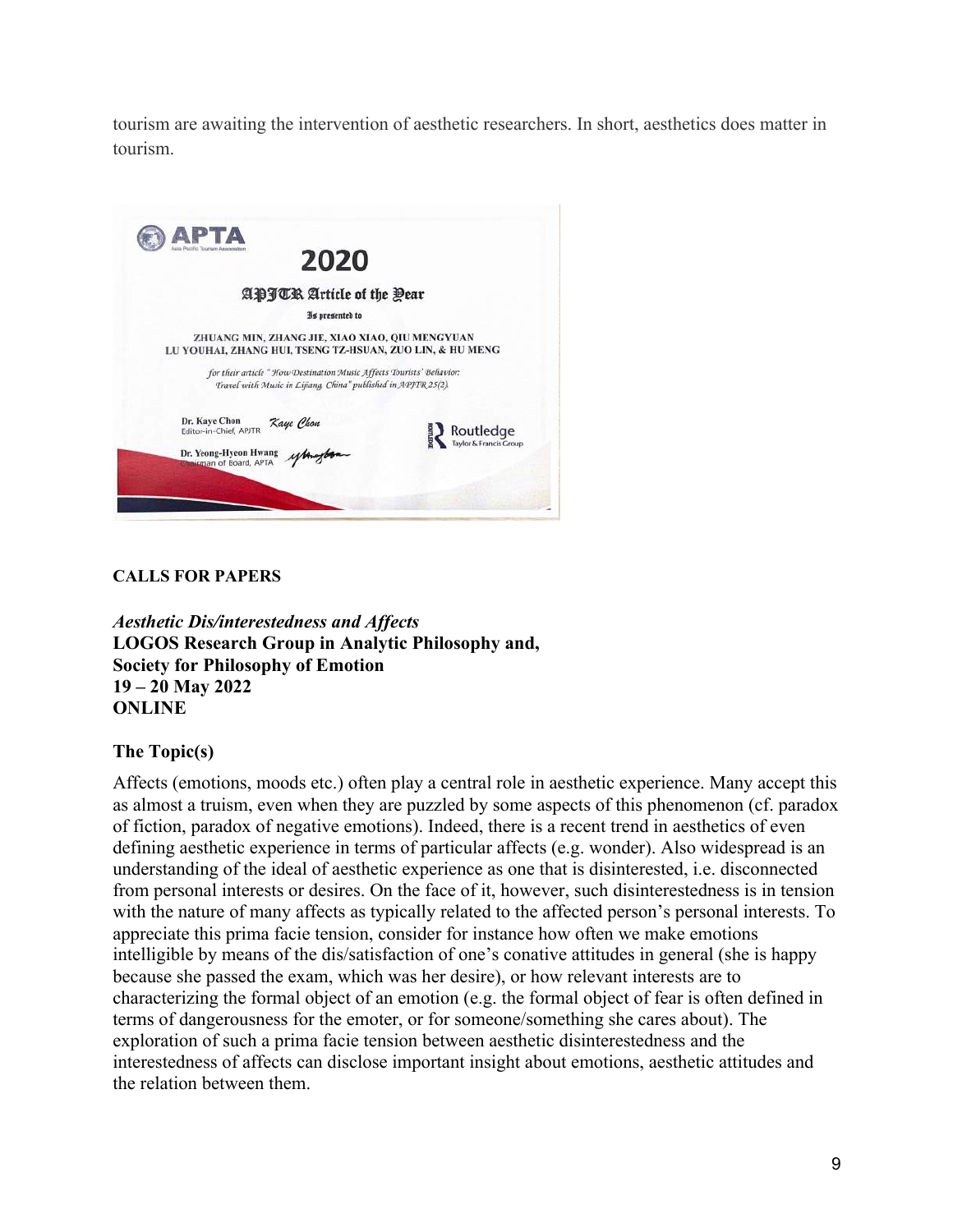This conference aims to present analyses of this prima facie tension, including discussing to what extent it is a real tension, and what ways out of it there are, if any. Several other questions will also be relevant to pursuing this goal, including:

- Ascertaining whether the tension is in place for certain (kinds of) affective states or events, more than for others (e.g., "aesthetic" vs garden-variety emotions, or positive vs negative affects etc.);
- Understanding the difference that there is, if any, between affects elicited by art (including fiction) and affects elicited by practical concerns;
- Describing and/or discovering any phenomenological differences in our affective experiences arising from our interested encounters with the world, as opposed to those arising from encounters with aesthetic objects;
- Locating where, if at all, the dis/interestedness of the aesthetic experience lies: e.g., whether it is in its affective components or elsewhere;
- Exploring the extent to which affects are in fact central to, or can even define aesthetic experience;
- Exploring the relationship between aesthetic dis/interestedness and active participation on the side of the audience: e.g., whether audience's interpretative efforts (e.g., deploying imagination in an adequate manner, relating the aesthetic contents to their own experiences and thoughts, etc.) and even their actions (e.g., interactive fictions) are ingredients of aesthetic interest that renders their affective experiences intelligible;
- Ascertaining to what extent interestedness really is the mark of the affective and aesthetic disinterestedness a counterexample to it.

# **The Aims**

This conference seeks to foster the study of affects, aesthetics and the relationship between the two. In particular, the idea is to gather inclusively both young and more experienced scholars with shared philosophical interests on aesthetics and affects with the aim of encouraging: (i) the exchange of ideas, (ii) the forging and broadening of research networks; and (iii) the collaborative development of new and interesting approaches to the workshop topic, with an aim to the publication of a special issue of the Journal of Philosophy of Emotion. This conference will feature the following four keynote speakers, along with 6 speakers selected from the replies to this call. It will also be freely open for the public to attend.

# **The Keynote Speakers**

Adriana Clavel-Vázquez (University of Oxford) Peter Lamarque (University of York) Íngrid Vendrell-Ferran (University of Heidelberg) Nick Zangwill (University College London)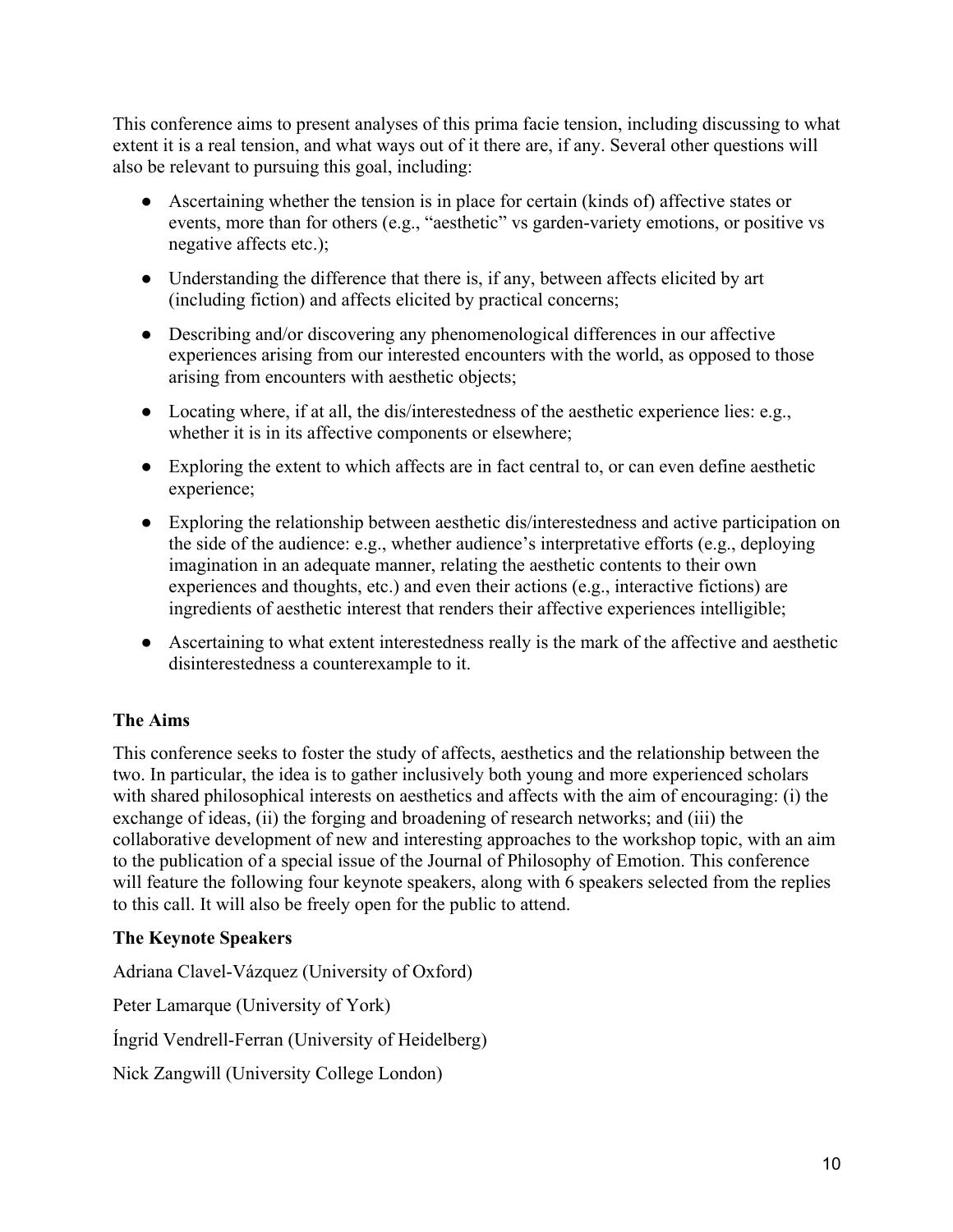#### **How to Apply for the Workshop**

This call is addressed to scholars at any stage of their careers (including independent scholars and graduate students) working in the areas of philosophy of affects/emotion and aesthetics. If you are interested in being a speaker at this conference, please send your abstract of about 600- 800 words to aaron[dot]estribor[@]gmail.com by the 1st of January 2022. Your abstract may be sent in .doc, docx., odt., or pdf. format. It must contain the title of the talk, a summary of the main arguments, and some considerations regarding the pertinence and relevance of your contribution to the question under discussion. It must be written in English. Abstracts will be evaluated by the Scientific Committee on the basis of their general quality and relevance to the workshop, without giving undue weight to linguistic style or fluency. Applicants should send two copies of their respective abstract: one with the name(s) of the author(s), affiliation(s) and email contact, and a second one anonymised for peer review (not including names, affiliations, email contact or any kind of information that could reveal the authorship of the document).

#### **Important Contact Info & Dates**

Questions should be directed to aaron [dot]estribor  $\lceil \omega \rceil$ gmail.com

Submission deadline: 1st of January 2022

Notification of acceptance: 25th of February 2022

# **Scientific Committee**

Aarón Álvarez González (University of Barcelona)

Tom Cochrane (Flinders University)

Filippo Contesi (University of Barcelona)

Esa Díaz-León (University of Barcelona)

Manuel García-Carpintero (University of Barcelona)

Cecilea Mun (University of Louisville)

David Pineda-Oliva (University of Girona)

Enrico Terrone (University of Torino)

# **Organizer**

Aarón Álvarez-González (University of Barcelona)

# *Online International Conference "Aesthetics of Atmosphere in an Intercultural Perspective"* **September 16-17, 2022**

#### **Organizing institutions**

College of Media and International Culture at Zhejiang University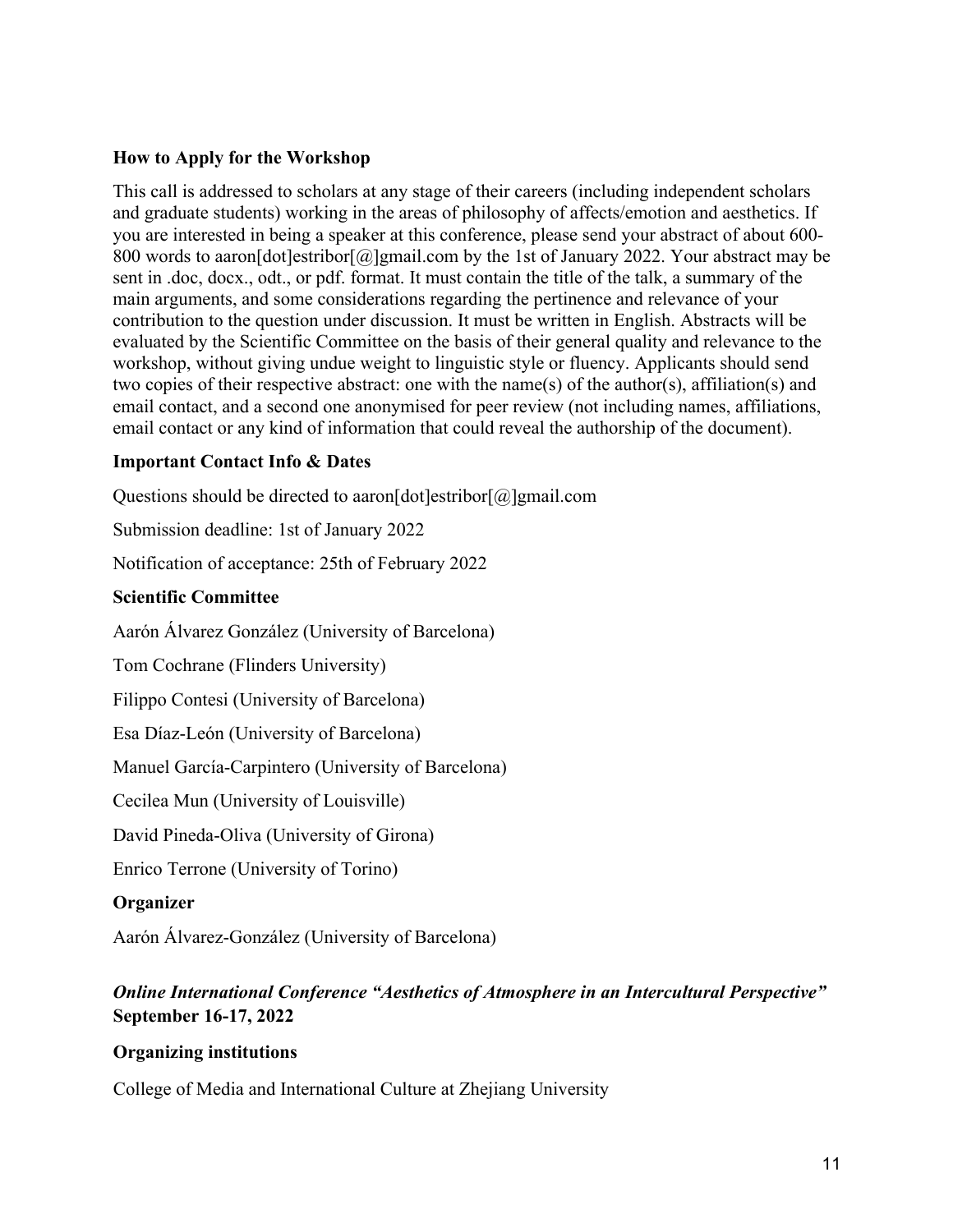College of Liberal Arts, Guangxi University for Nationalities at Guangxi University

#### **Organizers**

Prof. Dr. Jie Wang, College of Media and International Culture at Zhejiang University

PD Dr. Zhuofei Wang, Institute for Philosophy at the University of Hildesheim

Since the 1990s, especially in the contemporary context of the revival of aesthetics as a theory of sensibility in a broader sense, the subject "atmosphere" has gone beyond the physiometeorological scope and become a new aesthetic concept. As in-between constructed by the perceiving subject and the perceived object, which is pervaded by specific affective qualities, atmosphere is a ubiquitous phenomenon forming the foundation of our life experience. Here the decisive question is: in what kind of environment are we situated and in what way do we experience and respond to the qualities emitted from this environment and the things in it? The aesthetic discussion goes thereby beyond the conventional approach of aesthetic judgment, which presupposes a critical distance from what is perceived, and turns to phenomena that lie between subject and object, between form and formlessness, between presence and absence, and are perceived more as events and processes in a holistic way. Such a shift would not only evoke a reflection on the scope and limits of Western classic categories like concept, judgment, reflection and insight, which are more connected with substance and entity, but also promote the transformation of aesthetic methodology from an ontological and/or epistemological "what" to a phenomenological and anthropological "how".

Currently, the aesthetic investigation of atmosphere is being carried out mainly in the Western world, with fruitful results in the design and experience of atmosphere as well as its framing conditions (technical means, media, materials, systems, institutions, economics, politics, etc.). Meanwhile, the complexity of atmosphere and the diversity of sensuous accesses also open up horizons for those concepts from non-Western traditions (Qi, Feng Shui, Wabi Sabi, RASA, NTU…). Here, atmospheric experiences involve those aesthetic practices which are based on the integration of physical perception, emotion and spirit, rooted in different views of space and time, geographical, environmental, historical, ethical and religious conditions, and thus reveal their respective cultural origins and identities.

In the context of globalization, the aesthetic forms of various cultures tend to present themselves as a constantly transforming space of communication characterized by interaction, overlap and interweaving. As Gernot Böhme pointed out - we will continue to investigate the aesthetic differences between cultures, but this investigation is increasingly relevant to classical fields. Actually, contemporary aesthetics is largely intercultural. In this sense, the aesthetic concept of atmosphere would contribute to the renewal of the principles and methodologies of contemporary intercultural aesthetics. It focuses on the interrelationship of aesthetic objects, aesthetic behavior and perception, reveals the family resemblance of aesthetic experiences from different traditions (compatibility, incompatibility, transition, interweaving), and attaches importance to the equal value of these experiences in an openminded manner. Ultimately, the frontier of aesthetics will be further expanded. In this context,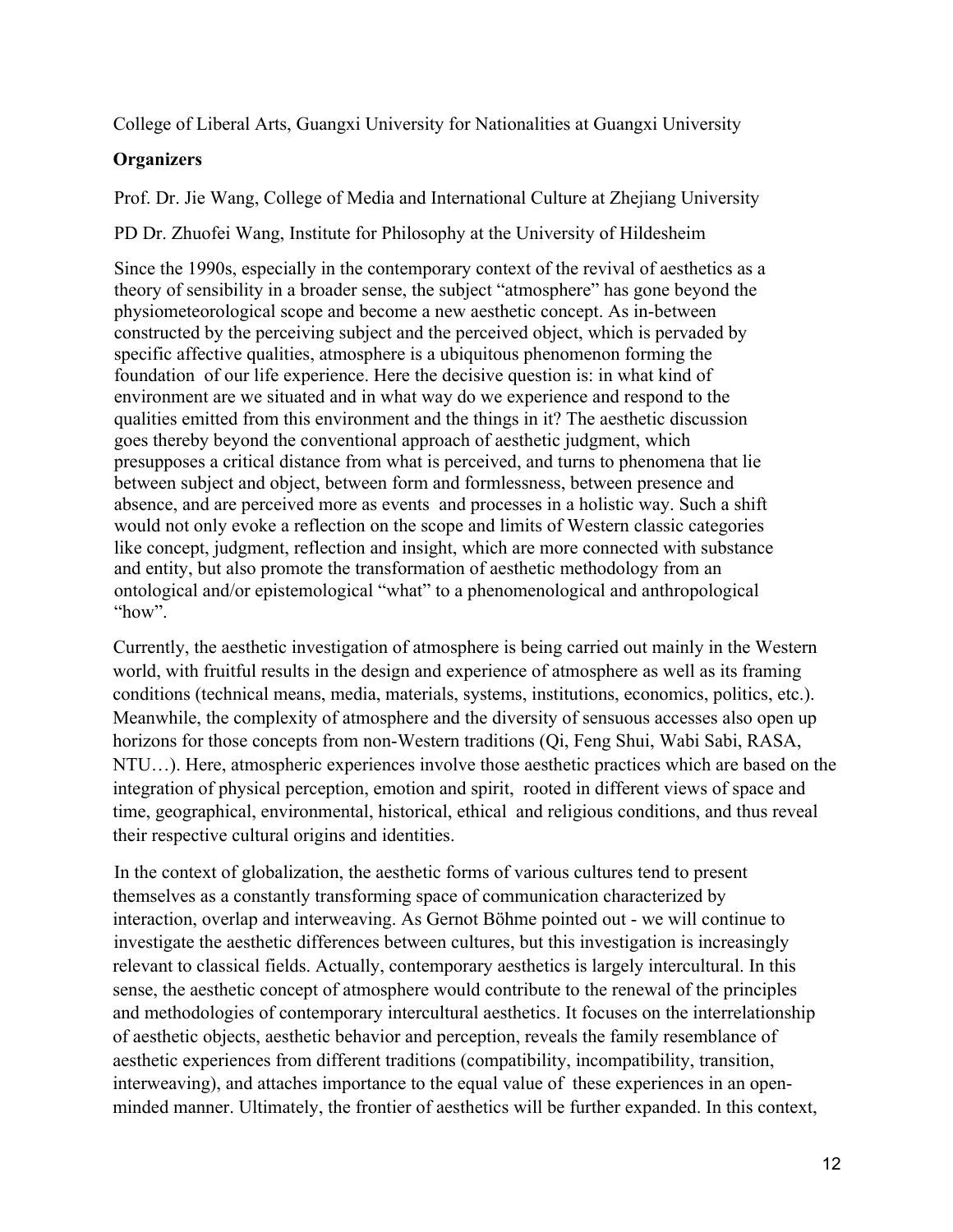the general question "What is aesthetics?" doesn't seem very important. The decisive issue would be rather how aesthetic realities are constructed within their respective cultural atmospheres and how the transcultural atmosphere, with various heterogeneous elements, emerges from the interaction of cultures.

In order to enhance the diversity of the discussion on aesthetics of atmosphere, the College of Media and International Culture at Zhejiang University and the College of Liberal Arts, Guangxi University for Nationalities at Guangxi University will hold the international online conference "Aesthetics of Atmosphere in an Intercultural Perspective" on September 16-17, 2022, which would also be the first academic event on this subject.

Proposals on the following issues (but not limited to these!) are welcome:

- aesthetics of atmosphere and cultural traditions
- cultural atmosphere, intercultural atmosphere and transcultural atmosphere
- atmosphere and classic concepts (beauty, sublimity, ugliness, etc.) atmosphere,
- embodiment and environment
- atmosphere, emotion and spirit
- atmosphere, space and time
- atmosphere and painting of mental image
- truth and deception of atmosphere
- in atmosphere and beyond atmosphere
- atmosphere, arts and everyday life
- design of atmosphere: case studies and/or practical projects

o The conference languages will be English and Chinese with simultaneous translation. The time allocated for each presentation is 20 minutes, plus 10 minutes for discussion. o For those who wish to participate, please send an abstract with a maximum of 300 words no later than 31 January 2022 to wjie5710@126.com

o Selection will be based on quality, relevance to the conference theme, and program considerations. Notification of acceptance will be sent in writing by March 15, 2022. o Conference papers will be published in an English anthology.

# *Contemporary Aesthetics***, Volume 20 (2022) www.contempaesthetics.org**

Established in 2003 as the first online, open-access, and double-blind peer-reviewed journal in aesthetics, *Contemporary Aesthetics* provides a forum for constructive and innovative works that probe current issues and stretch the borders of aesthetics.

*Contemporary Aesthetics* has a wide international readership currently from 162 countries. Prospective authors are encouraged to be mindful of this wide reach, as well as the journal's commitment to inclusivity. Specifically, manuscripts should be of relevance and interest to readers from diverse disciplinary and cultural backgrounds. The journal also welcomes those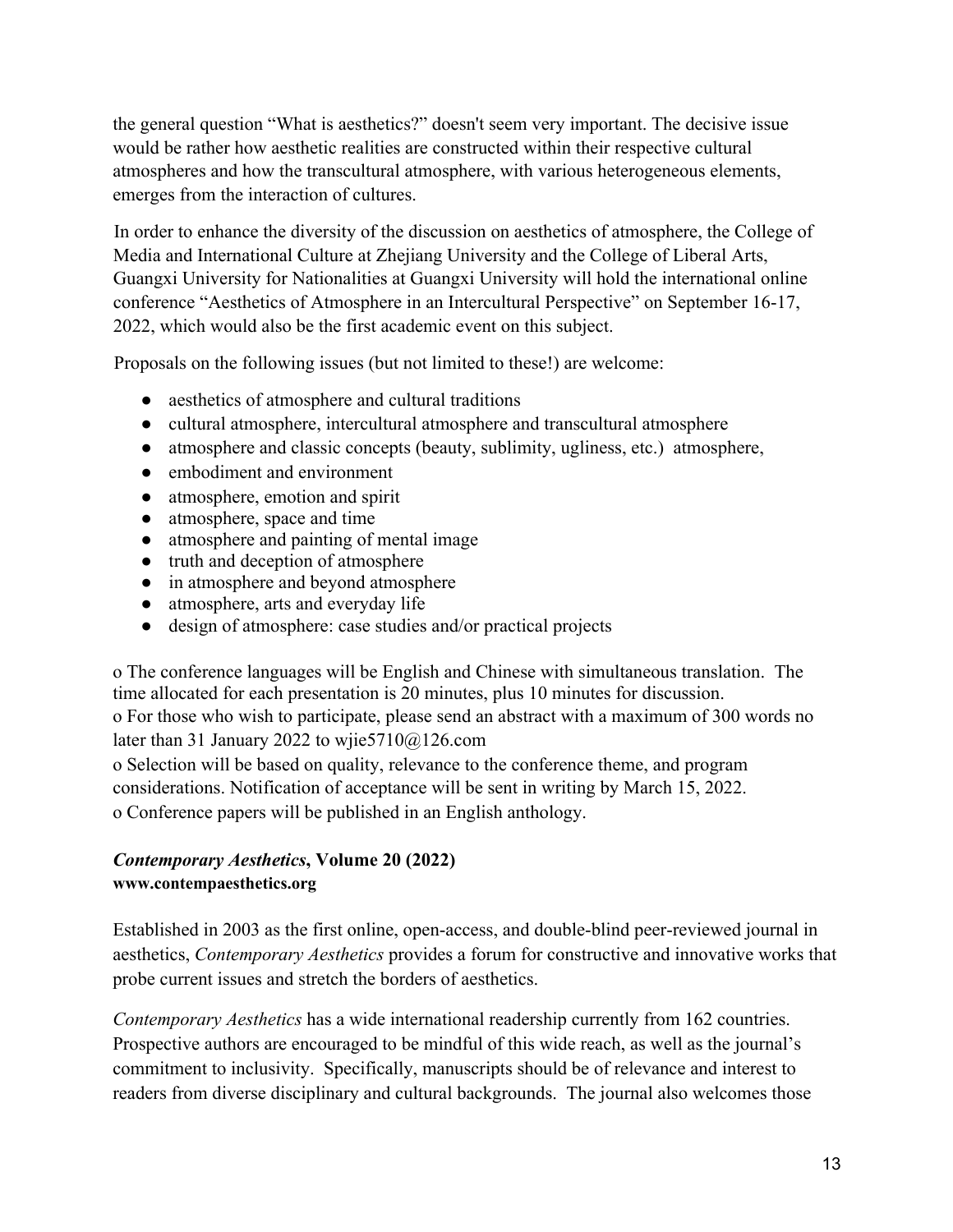works that embrace ethical, social, religious, environmental, and cultural concerns, reflecting aesthetics' historically interdisciplinary character as well as its recent developments.

We are particularly interested in those papers on aesthetic issues that have not been adequately addressed in the Anglophone aesthetic discourse, whether regarding cultural traditions or authors. A comparative perspective is particularly welcome.

In the interest of broadening our scope and increasing accessibility to our readers, *CA* also welcomes shorter, more targeted pieces of current interest in aesthetics and philosophy of art. These 300-800 word "Short Notes" offer an opportunity for discussion and may present points of view on topics such as modes of appreciation of environment or of a theater performance, an insight gained from a book, or a response to an article previously published in *CA*, as well as a summary of a recently published book on aesthetics that is not available in English.

Once accepted and copy-edited, articles and Short Notes are published with the most recent appearing at the top of the Journal page. We welcome the use of visual images and auditory and video clips to illustrate the text, provided that the necessary permission has been obtained by the author. Please visit our journal page at https://contempaesthetics.org/the-journal/

We invite your submission. There is no fee required for the author. Articles with a maximum length of 7,000 words (including abstract and endnotes) should be formatted according to the submission guidelines specified here: http://www.contempaesthetics.org/pages/guidelines.html. As for Short Notes, with the exception of discussions of books or articles, citations are ordinarily not required.

You can contact editor@contempaesthetics.org with any questions.

*Journal of Comparative Literature and Aesthetics* (ISSN 0252-8169) Vol. 45, No. 2, Summer 2022 SPECIAL ISSUE - Musical Aesthetics: Historical and Contemporary Issues

The words "musical aesthetics" encompass many philosophical issues that pertain to music. Besides many others, these include the following. What is music, and what is its nature? How is music different from sounds, noise, and silence, and how does it relate to these? What is the value of music? And what is its purpose? Does music have meaning, and how are we to understand this? How can music without words or an associated story express or be expressive of emotions, feelings, and moods? Does music arouse such extra-musical affective mental states? If so, how? Can music represent or be otherwise associated with extra-musical things such as the seasons, the times of the day, birdcalls, thunderstorms, and so on? How should we understand musical performance? What about musical improvisation? Is there a distinct aesthetics of song as opposed to purely instrumental music? Do different kinds of musics — Indian classical music, Western classical music, rock, jazz, rap, hip-hop, and so on — call for different musical aesthetics, or is there enough in common across these?

All sorts of disciplines are relevant to musical aesthetics as being necessary though not sufficient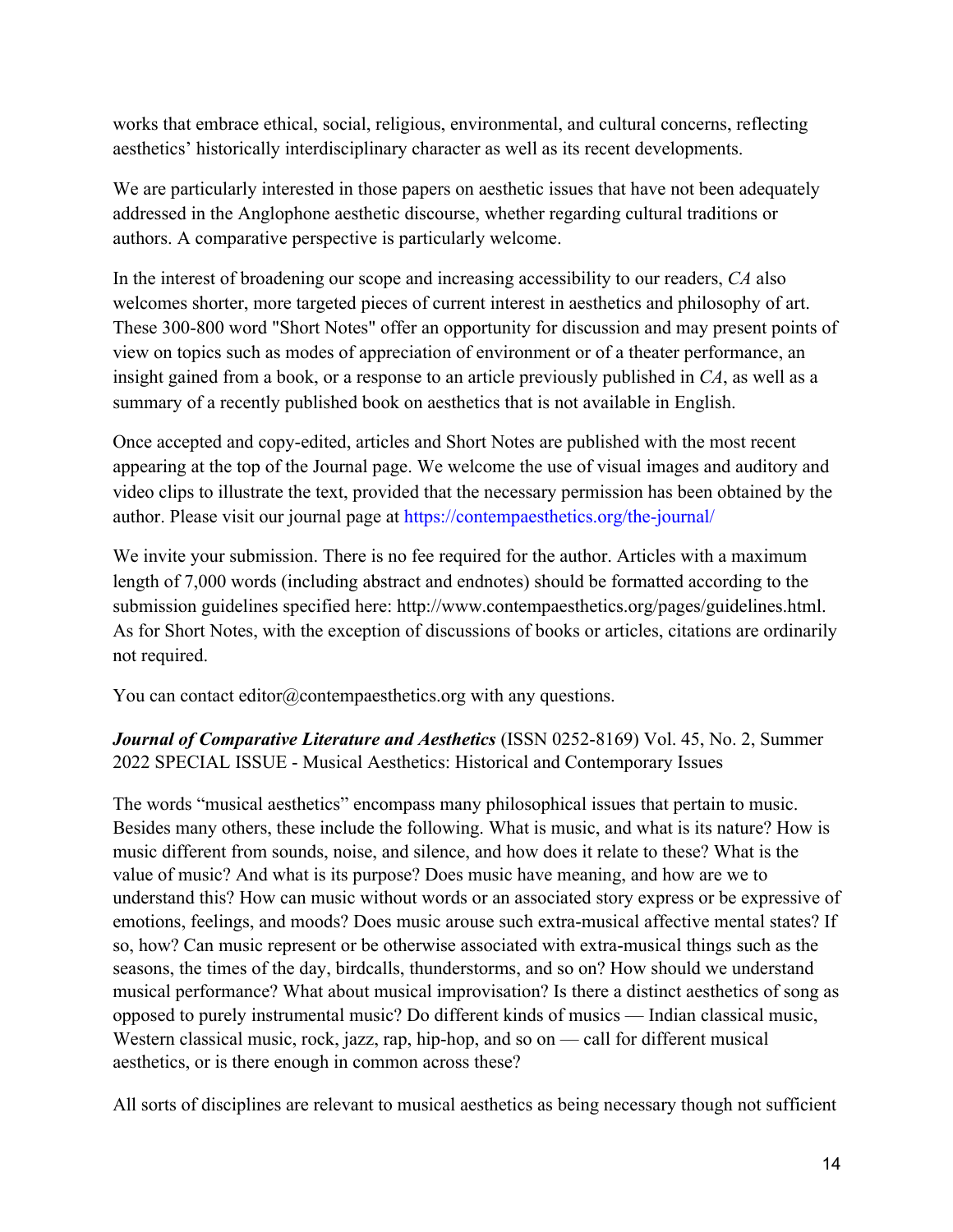for it. Among others, these include musicology, music theory, musical analysis, music criticism, etc. But while these studies all matter to musical aesthetics, they should not be confused with musical aesthetics, which in turn should not be reduced to any one of these nor to some combination thereof.

It is to be hoped that future practitioners of musical aesthetics will consider and philosophize about music across different cultures and the ages. Otherwise, there is grave danger that they will only be engaged in "the aesthetics of Western classical music," "or "the aesthetics of rock music," or "the aesthetics of grunge," and the like. After all, we are all the same species, homo sapiens, and across different cultures and ages, we all have twenty-three pairs of chromosomes. It should not be surprising then that despite many differences amongst the myriad musics of the world, there should also be something in common, in that many musics use scales, stress some notes as primary and others as secondary, subdivide rhythmic groupings into twos, threes, and fours, and so on. Last date for submission: 31 March 2022 Email: jclaindia@gmail.com

Website: jcla.in

# **CALL FOR PROPOSALS**

#### *Transcultural Aesthetics: The International Association for Aesthetics Book Series*

You are kindly invited to contribute to a new research outlet: *Transcultural Aesthetics: The International Association for Aesthetics Book Series* that will be published by Brill. This call for monographs and edited volumes encompasses, but is not strictly limited to, intercultural comparisons, inter- and trans-disciplinary western and non-western aesthetics, geopolitical aesthetics (ecologically and politically motivated migration; reevaluating colonialism and its cultural heritage), relations between philosophical and cultural-oriented aesthetics, media- and techno-aesthetics, aesthetics of historical and contemporary arts.

Please, find further details on the project in the announcement on the website of the IAA: https://iaaesthetics.org/item/335-transcultural-aesthetics-the-international-association-foraesthetics-book-series

The deadline for its first submission round is 15 January 2022, but submissions are accepted after this date on a rolling basis.

Send your initial project proposal to the editor-in-chief of the Transcultural Aesthetics Books Series, Manfred Milz: milzm@web.de; manfred.milz@sprachlit.uni-regensburg.de

Soon after the date stipulated above, the IAA members of the Editorial Board and Advisory board will discuss the individual project proposals on a competitive ground.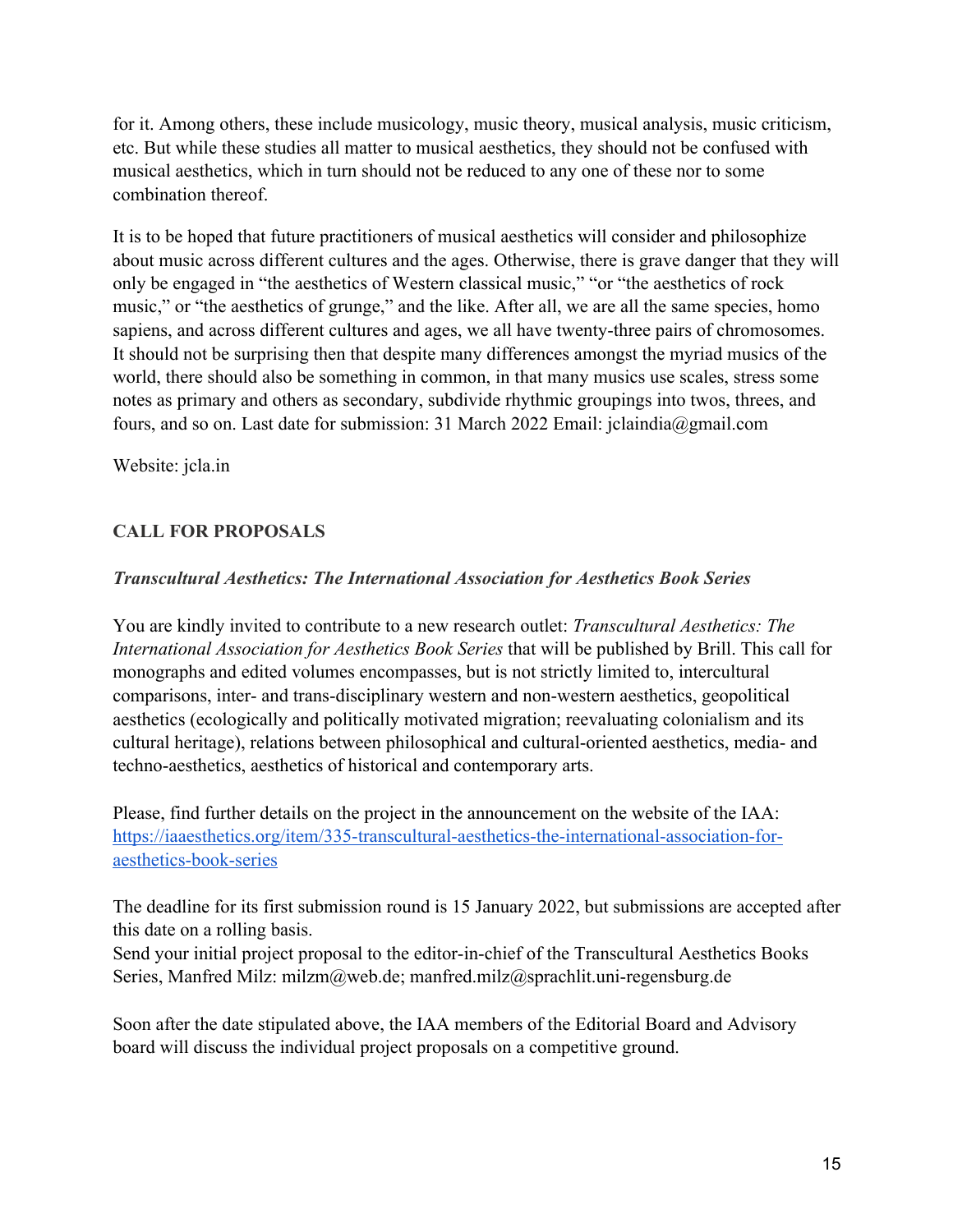#### **CONFERENCE REPORTS**

# *Third American & the 7th International Conference on Bie-modernism* **Submitted by Jiang Yinghong & Zhang Shaowei, Shanghai Normal University**

The Third American and 7th International Conference on Bie-Modernism, jointly organized by the Center for Chinese Bie-Modern Studies (CCBMS) at Georgia Southwestern State University, the Institute of Aesthetics and Aesthetic Education at Shanghai Normal University, China, and the Center for Bie-Modern Studies (CBMS) at the University of Primorska, Slovenia, was successfully held online on November 30, 8:00 a.m. to 11:00 a.m. EST.



The theme of the conference was "Recent Developments in Bie-modern Theory". More than ten world-renowned philosophers, aestheticians and art historians from China, the United States, Italy, Ireland, and Slovenia, as well as forty literary scholars and young researchers from Fudan University, Shanghai Normal University, Yangzhou University, Liaoning Normal University, Shanxi Media Institute and other universities in China attended the conference. The conference was chaired by Keaton Wynn, director of CCBMS at Georgia Southwestern State University.

At the opening ceremony, Dr. Judy Grissett, Director of the Office of Academic Affairs and Experiential Learning at Georgia Southwestern State University, highly recognized the contribution of Prof. Wang Jianjiang of Shanghai Normal University to the world academic community for his research in the field of aesthetics and philosophy, especially pointing out that his theory of Bie-modernism has created a highly academic topic of thought for the world philosophical community and aesthetics and provided new ideas and perspectives for solving and explaining the new problems arising in today's society.

In his keynote speech, Prof. Wang Jianjiang, the founder of the Bie-modernist theory, focused on the new development of the theory since 2019 in terms of innovation in category, methodology and discourse as well as the current research and evaluation both at home and abroad. He divided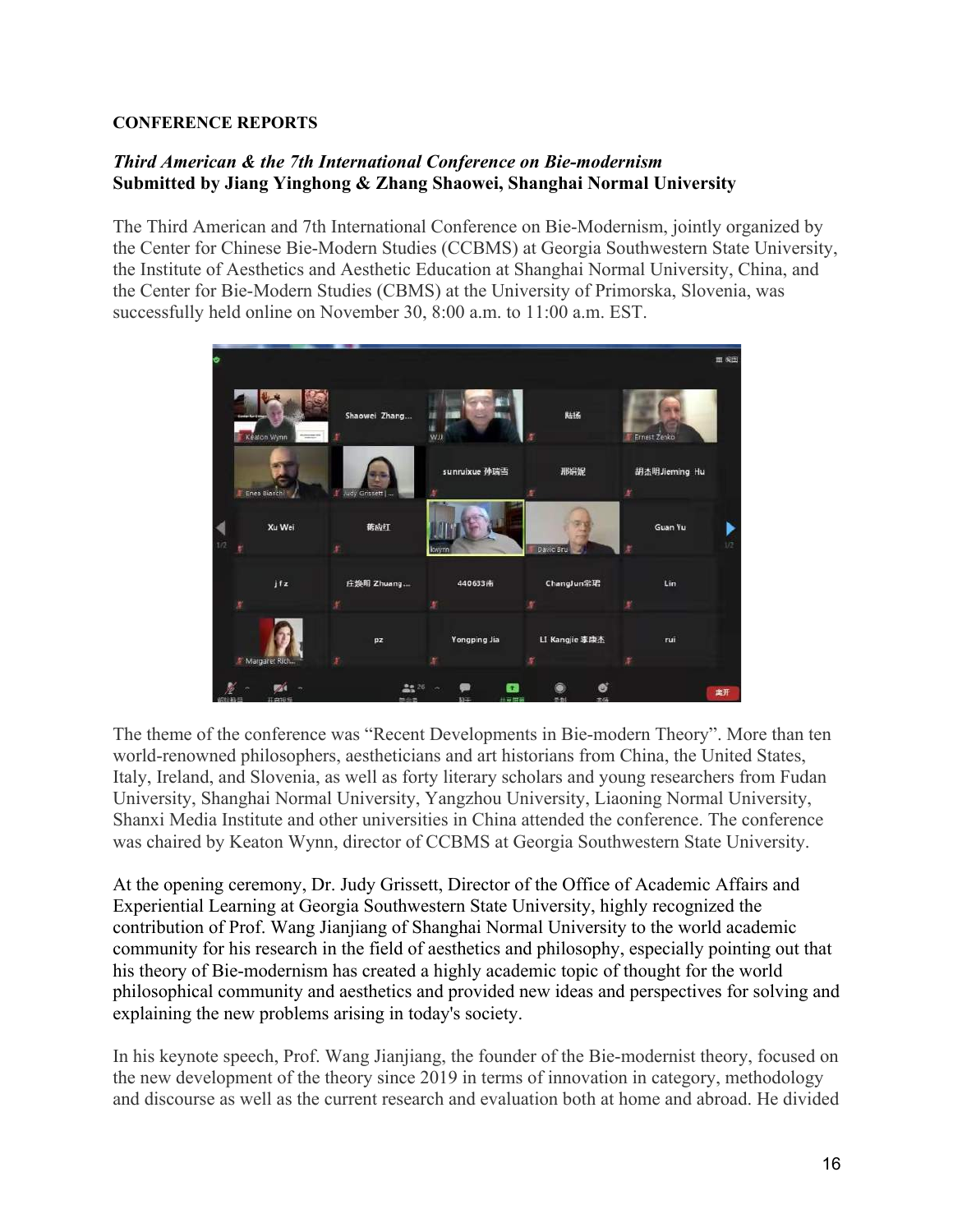his original Bie-modernist theory into version 1.0 and version 2.0 and gave them a detailed elaboration.



Then, Prof. Keaton Wynn, director of the CCBMS in the U.S. and art historian, commented on Prof. Wang Jianjiang's keynote speech, explaining the categories included in the Bie-modernist theory such as life equity, modernity in aesthetics, first theoretical basis, overall elevation of human civilization, and deep fake-deep identity of artificial intelligence. He highly valued the relationship between life equity and human happiness and sense of beauty, and argued that the equity of life has universal significance for the world in the light of the global pandemic.

Prof. Lu Yang of Fudan University, a well-known Chinese aesthetician, translator and vice president of the Chinese Association for Aesthetics, delivered a speech entitled "Bie-modernism on the Way to Explain and Transform the World", highly appreciating the academic achievements and worldwide influence of Bie-modernist theory, and expressing his commitment to spread Bie-modernist theory to the world after having translated a large number of Western masterpieces to Chinese scholars.

Prof. Ernest Zenko, a famous aesthetician, philosopher, and director of the CBMS at the University of Primorska in Slovenia, compared Derrida's postmodern theory with the theory of Bie-modernism, and delved into the issue of Bie-modernity and its effective response to the epistemological crisis enumerated by Yochai Benkler, Robert Faris and Hal Roberts in *Network Propaganda*.

Dr. Enea Bianchi, editor of the journal of aesthetics and cultural studies *Ágalma*, compared and contrasted Western Stoicism and Baroque style with Bie-modernism, arguing that "by combining the Western traditions with the theory of Bie-modernism, it is possible to produce a contemporary philosophy."

Kerry Wynn, retired professor of Department of Political Science, Philosophy and Religion at Southeast Missouri State University, argued from the reality of the pandemic in the U.S. that the mask is a masquerade of politics in medical science, and that the political allegory of the masquerade gives modern medicine a pseudo-modernity which is not the pseudo-modernity in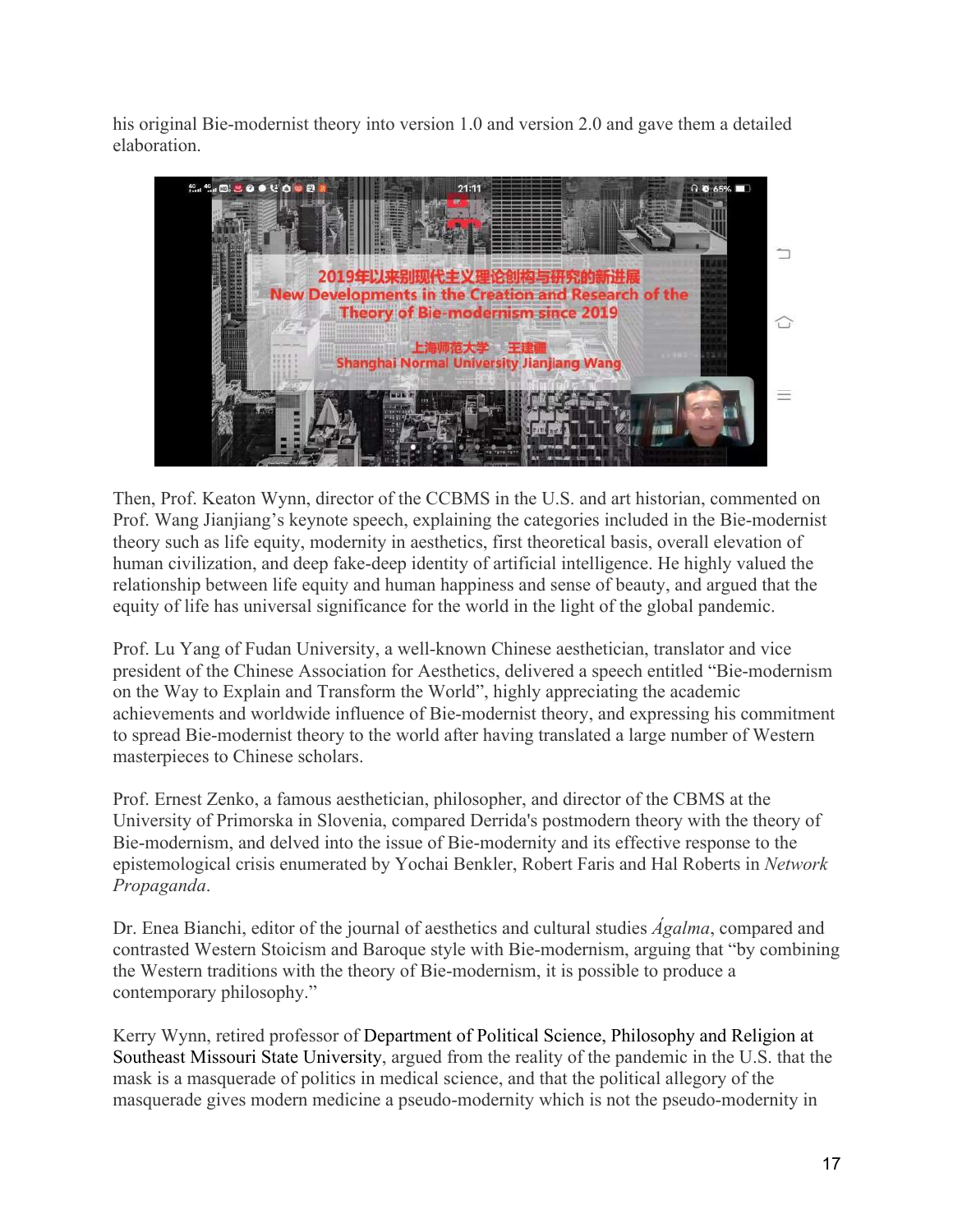the sense of Bie-modernism, because it is not the preservation of pre-modern ideas and practices within modernity, but rather a pseudo-modernity created within modern medical science.

Independent American scholar Prof. David Brubaker refuted Kant's thesis that the realm of nature cannot be the basis for a principle of morality in his speech entitled "Bie-modern and Daoist Aesthetics: Empty Space, Agency, and Ethics". He argued that Bie-modern philosophy includes an aesthetics of experience that is almost entirely absent from modern European scholarship, and warned that cultures which interpret the realm of nature solely in terms of scientific understanding risk losing their balance

Associate Professor Xu Dawei from China examined the *isms* in Chinese and Western philosophy and art, and argued for the essence and value of Bie-modernism.

Dr. Guan Yu demonstrated the rationality of existence of Bie-modernist art and the realistic significance of its naming based on the defense of the title of "cynical realism" in contemporary avant-garde art.

Compared with previous conferences, the highlight of this conference is that the study of Biemodernism has moved from basic interpretation to deeper discussion, and the 26 sub-categories of Bie-modernist theory have been studied in detail by domestic and foreign scholars. Many experts and scholars from Europe and the United States have compared the theory of Biemodernism with those of the most famous philosophers and aestheticians in the west such as Foucault, Derrida and Rancière, thus highlighting the value of the original Chinese theory.

In addition, in the speeches of this conference, "Shanghai Normal University", "Wang Jianjiang", and "Bie-modernism" also became high-frequency words. It shows that Chinese discourse has a great potential to go global, which helps us to enter the global marketplace of ideas, participate in international academic dialogues, construct a "philosophical quadrilateral" in the new pattern of "China-West-Marxism-I" and embrace the coming "philosophical moment".

Since first proposed by Prof. Wang Jianjiang at the Sino-Russian High-Level Cultural Forum in 2014, Bie-modernist theory has formed many categories and methods, which span the fields of philosophy, aesthetics, art, literature, law, economics, culture, and computer science, etc., forming a highly systematic and practical system of thought and becoming an "encompassing theory" in its true sense. So far, two Bie-modern research centers have been established in Europe and the U.S, and a special website for the study of Bie-modernism was founded in Italy. More than 30 columns have been opened in famous academic journals at home and abroad, and more than 150 articles discussing Bie-modernism have been published.

The report was translated by Xu Wei, Ph.D., lecturer in the School of Foreign Languages, Shanghai University of Engineering Science.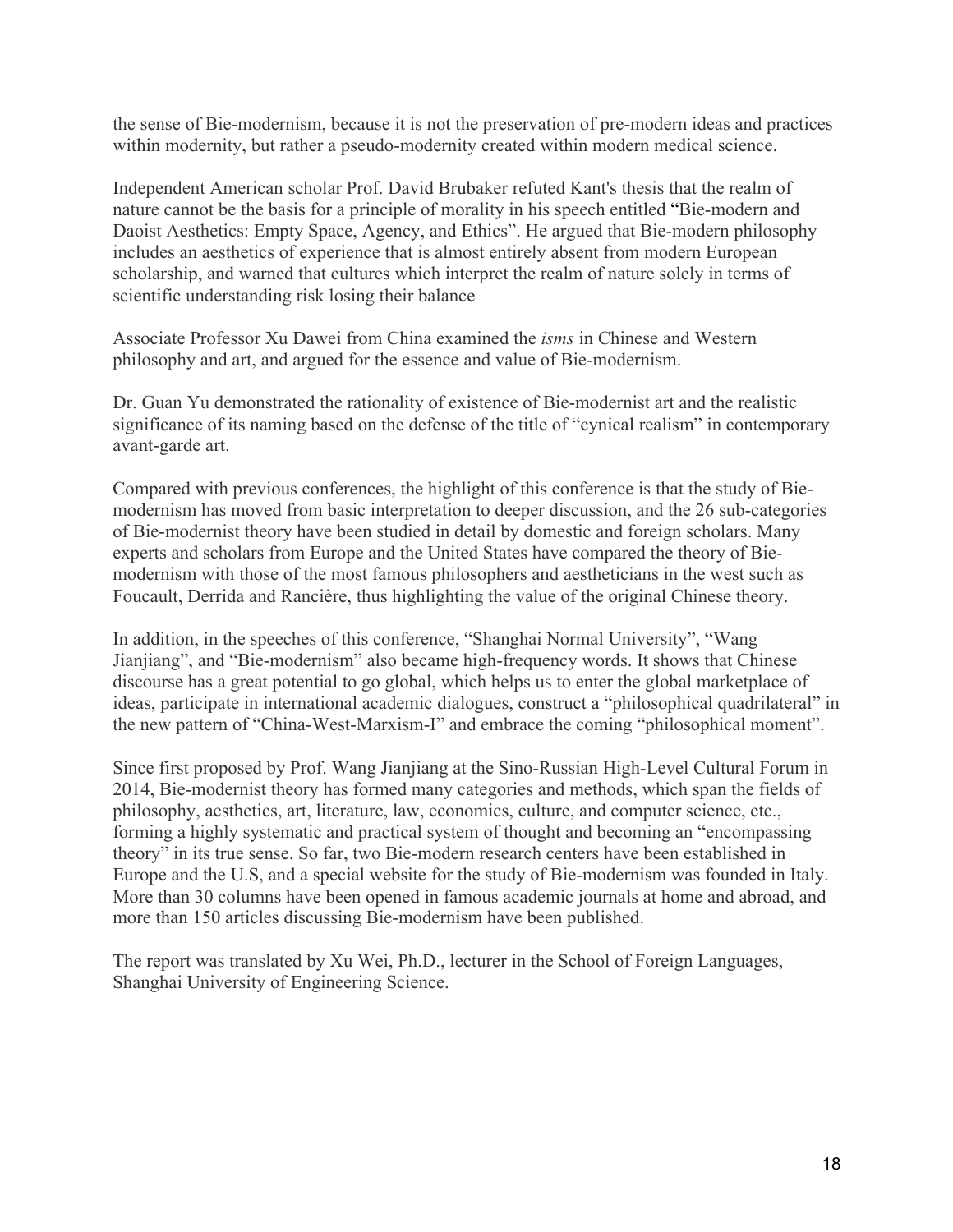#### *XXXV. General Assembly of CIPSH and II. CIPSH International Conference: Sustainability, Social Relevance, and the Humanities: Opportunities and Challenges Odense, Denmark, 13-16 December, 2021* **Submitted by Zoltán Somhegyi**

The XXXV. General Assembly of CIPSH (International Council for Philosophy and Human Sciences) and the II. CIPSH International Conference was held in Odense, Denmark, on 13-14 December and 16-17 December, 2021 respectively. I represented our Association as the delegate of the IAA in the Executive Committee of the CIPSH.

In the first two days of this joint event, held in a hybrid form (i.e. with physically present and online participants) the members of the Executive Committee discussed the numerous ongoing projects of CIPSH, among others the CIPSH Chairs, the Global History of Humankind, the Jena Declaration, Diogenes Journal, BRIDGES Project, HAS – Humanities, Arts and Society Project, including HAS Magazine, World Humanities Report, the various outcomes of the European Humanities Conference, new projects in Health Humanities as well as in Humanities and Technology etc.





IAA is a member of CIPSH since 2015, and since then our Association has been involved in several initiatives of CIPSH, among others (as it has been reported in previous IAA Newsletters) for example in the "World Humanities Report / European Regional Research Team", where IAA members' expertise was invited to contribute with some recommendations regarding the relevance of humanities in our contemporary world. The answers, received from the IAA delegates, were then compiled, and have appeared on the project's website: https://neh21.net/experts-report/iaa/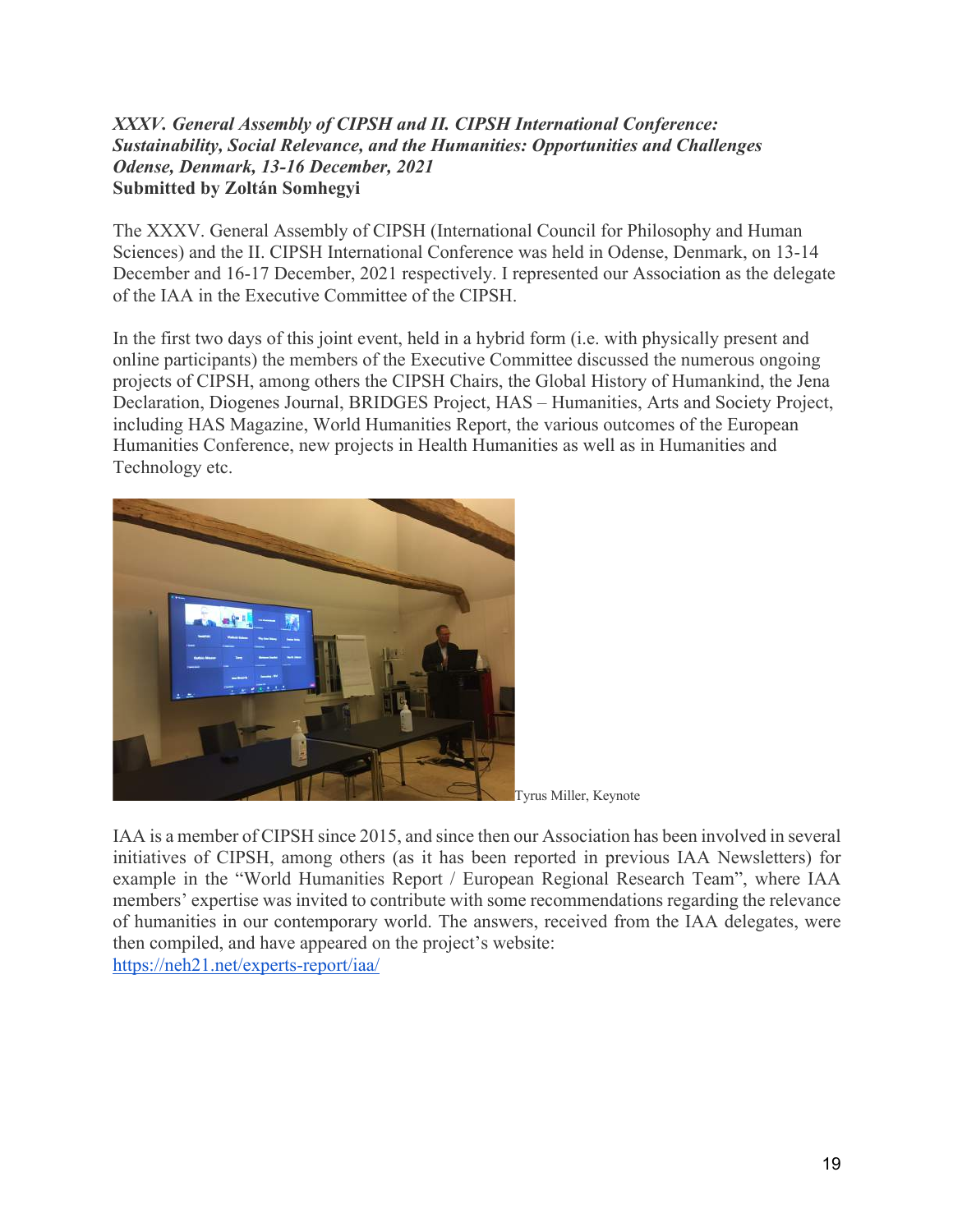

Zoltan Somhegyi, Round Table

IAA also joined the "Lisbon Declaration on Humanities, Open Research and Innovation". As an outcome of the European Humanities Conference, The Lisbon Declaration has been published in May 2021. Its main aim is to strengthen and further develop several crucial aspects of humanities research. Among many other academic associations, universities and scholars, and on behalf of IAA, President Misko Suvakovic and Secretary-General Zoltán Somhegyi have supported the declaration, that can be read on the following link: https://europeanhumanities2021.pt/lisbon-declaration/

After the General Assembly, in the following two days the international conference titled "Sustainability, Social Relevance, and the Humanities: Opportunities and Challenges" took place. The current status of Humanities in general and its actual disciplines has been discussed, with the participation of scholars from all over the world. IAA Treasurer Prof. Tyrus Miller was one of the keynote speakers, with a paper titled "The Ideology of Post-Truth: Four Observations from the Humanities". I was chairing a roundtable on "The Humanities, Museums and Art", with the participation of Prof. Luisa Migliorati, Prof. Rosalind I. J. Hackett, Prof. Flemming G. Andersen, Prof. Anders Munch and Prof. Dina Serra Luz Mendonca.

#### *The Conference Of Translation and research of Marxist aesthetics in Eastern Europe* **Submitted by Dr. Qin Jiayang, Sichuan University**

The conference of Translation and research of Marxist aesthetics in eastern Europe was successfully held online on 27<sup>th</sup> November, 2021. This conference was mainly sponsored by China Social Science Fund "Bibliography and Research of Eastern European Marxist Aesthetics". About 80 scholars from Chinese Academy of Social Sciences and famous Chinese universities have attended the conference and presented their newest research under the guidance of this fund project.

Professor Fu Qilin from Sichuan University, the Chief Expert of a key project of China Social Science Fund "Bibliography and Research of Eastern European Marxist Aesthetics"(15ZDB022) has presented the progress and general achievement of this project so far. With six years' hard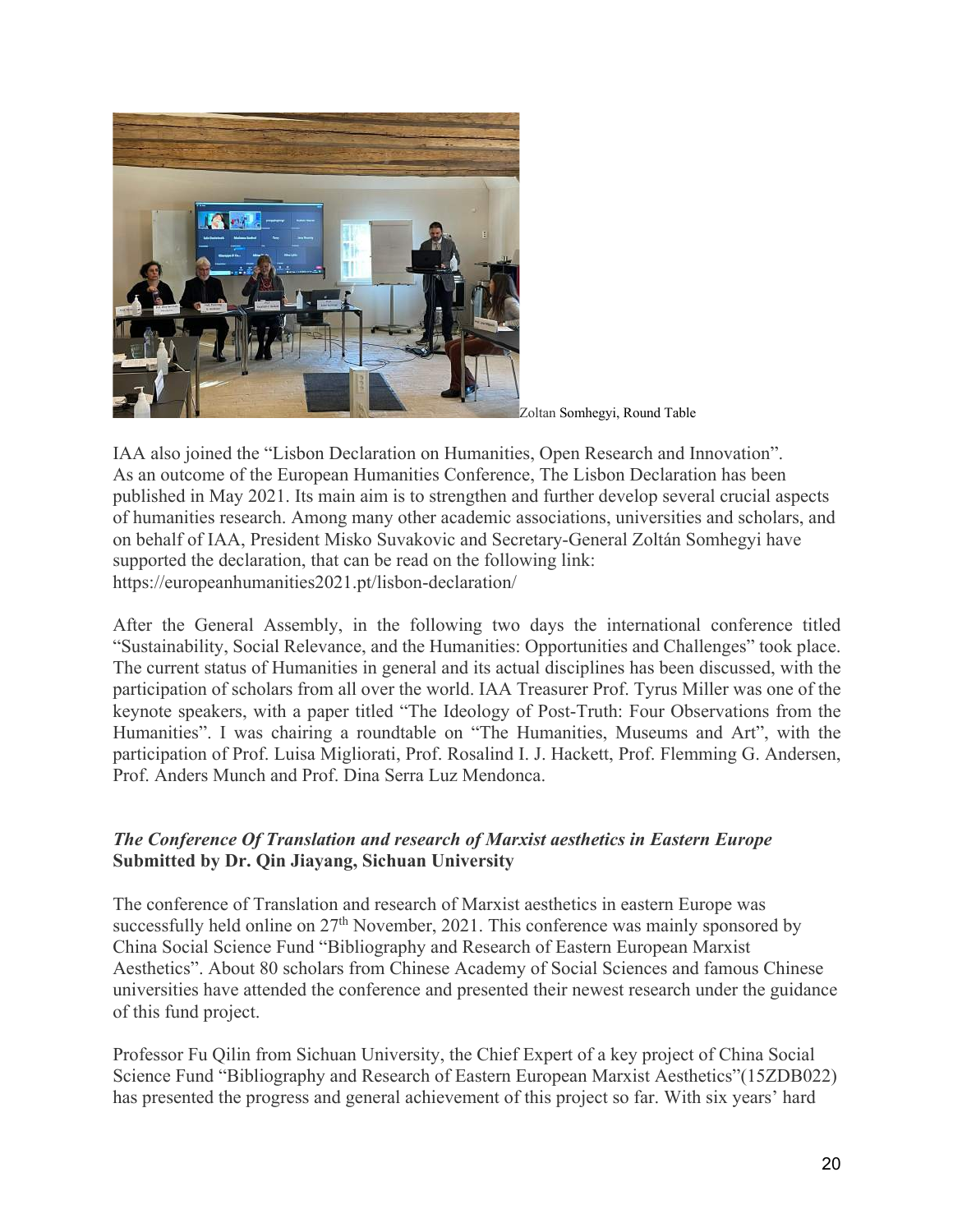work of literature collecting, translating, researching and publishing by about 40 international members, including Agnes Heller, Galin Tihanov, Peter Steiner, Peter Beilharz, Henri Zhao, Feng Xianguang, Hu Yaming, Zhou Qichao. this project has been basically successfully completed. This achievement systematically sorts out Eastern European Marxist aesthetics from a Chinese perspective, and conducts in-depth research on the core propositions. "Eastern Europe" refers to the Eastern European socialist countries affected by the Soviet model, which is mainly defined in a political sense. It is mostly distributed in Central and Eastern Europe in geographic space, so it is often referred to as "Central and Eastern Europe". The Eastern European countries involved in this topic are seven countries, namely Bulgaria, Czechoslovakia, Hungary, Poland, Romania, Yugoslavia, and the Democratic Republic of Germany (East Germany).

The achievements of this project are of great significance to the development of Marxist aesthetics in the world and the construction of contemporary Chinese Marxist aesthetics. First of all, the systematic arrangement and in-depth study of Eastern European Marxist aesthetics is an important project in the construction of contemporary Chinese Marxist aesthetics. This helps to form a real world-Marxist aesthetic system, and promotes the understanding and system construction of the world's overall Marxist aesthetics, which has iconic significance worldwide. Secondly, eastern European Marxism has rich and profound aesthetic research works and tens of thousands of aesthetic documents. This achievement compiled the representative works of Eastern European Marxist aesthetics from the translation of literature in English, German, Hungarian, Serbian, Czech and other languages, laying an important document foundation for further research in Marxist aesthetics at home and abroad. Thirdly, the achievement of this project has been aimed at the core propositions of Eastern European Marxist aesthetics, which can deepen the research on the fundamental issues of Marxist aesthetics and promote the diversified development and prosperity of Marxist aesthetics. Last but not least, the study of Marxist aesthetics in Eastern Europe can reflect on the construction of Chinese Marxist aesthetics and provide important theoretical resources for the construction of contemporary Chinese Marxist aesthetics.

The main content of this achievement includes two parts: the compilation of eastern European Marxist aesthetics and the study of eastern European Marxist aesthetics, which contain 14 volumes with a total of 3.96 million characters. The document collation part consists of 7 volumes, about 2.456 million characters. Including *Eastern European Marxist Aesthetics Literature Catalog*, *Eastern European Marxist Aesthetics Literature Collection (Praxis Aesthetics Volume)*, *Eastern European Marxist Aesthetics Collection (Realism Theory Volume)*, *Eastern European Marxist Aesthetics Collection (Aesthetic Modernity Critique Volume) Documentation of Marxist Aesthetics in Eastern Europe (Volume of Semiotics Aesthetics)*, *Documentation of Marxist Aesthetics of Eastern Europe (Volume of Genres Aesthetics)* and *Documentation of Marxist Aesthetics of Eastern Europe (Volume of Cultural Theory)*. The East European Marxist Aesthetics Research has a total of 7 volumes with about 1.504 million characters: *Eastern European Marxist Aesthetics Research (General Volume)*, *Eastern European Marxist Aesthetics Research (Praxis Aesthetics Volume)*, *Eastern European Marxist Aesthetics Research (Realistic Theory Volume)*, *Eastern European Marxist Aesthetics Research (Critique Volume of Aesthetic Modernity)*, *Eastern European Marxist Aesthetics Research (Semiotics Aesthetics Volume)*, *Eastern European Marxist Aesthetics Research (Genres Aesthetics Volume)*,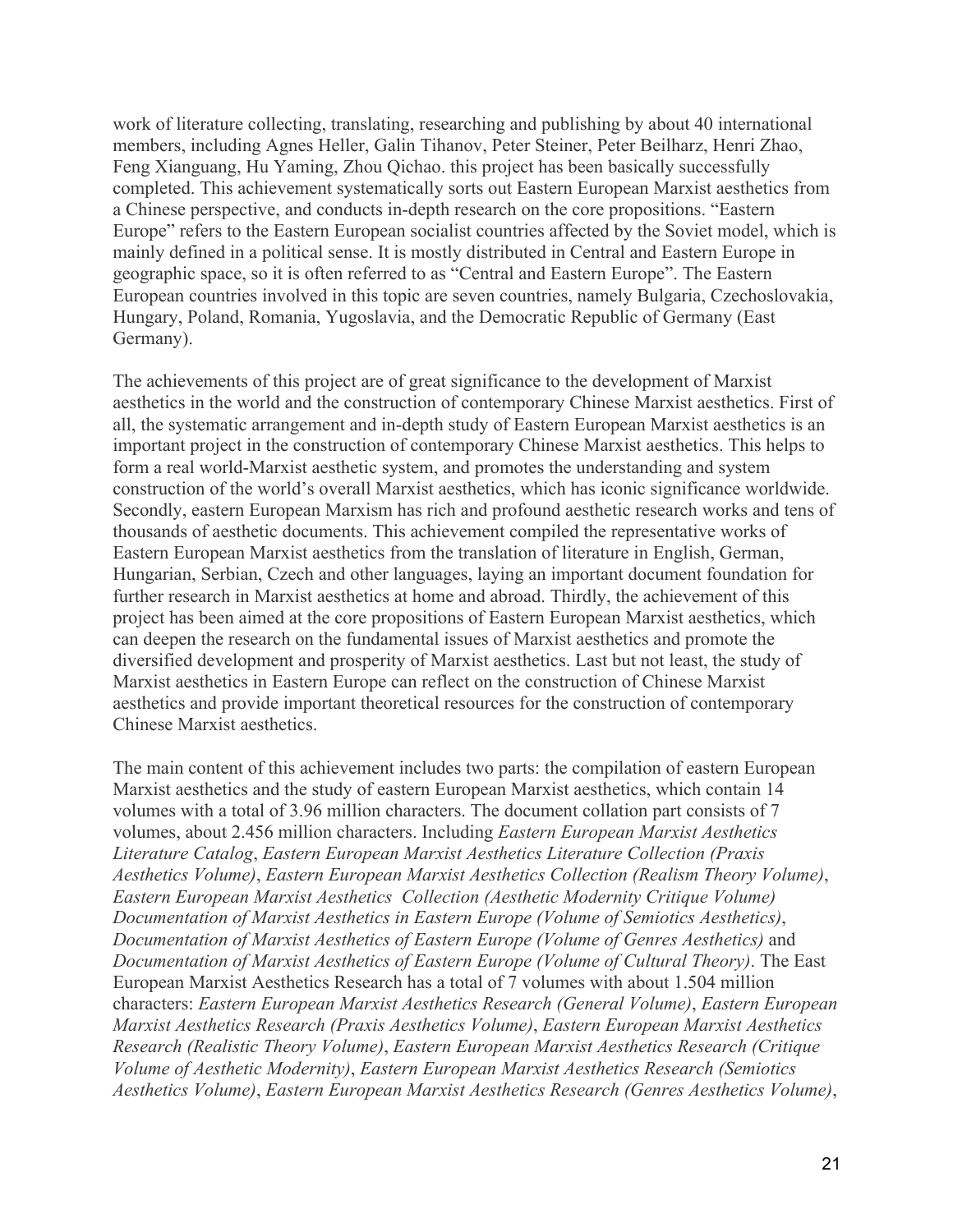*Eastern European Marxist Aesthetics Research Cultural Theory Volume)*. These studies are mainly embodied in the six core theoretical propositions of praxis aesthetics, realism theory, aesthetic modernity, semiotics aesthetics, genres aesthetics, and cultural theory, thus forming six main paradigms.

Eastern European Marxist aesthetics provides a penetrating interpretation of the classic aesthetic thoughts of Marx, Engels, Lenin, etc., and critically absorbs the latest achievements of Russian-Soviet Marxism and Western Marxist aesthetics. It confronts, communicates and blends with phenomenology, existentialism, linguistic semiotics, psychoanalysis, etc., forming a universal and national Marxist aesthetic theoretical form. However, it also has serious problems of dogmatism, institutionalization, political ideology and even non-Marxism. The examination of its achievements and problems undoubtedly has enlightening and warning significance: Eastern European Marxist aesthetics focuses on the interpretation of Marxist classics, upholds the pursuit of relative self-discipline of theory, and advances in an open knowledge discourse and international context aesthetic thinking is deeply rooted in national traditions and real soil, which is a distinctive feature of Eastern European Marxist aesthetics.

Some of the phased results of this project together has won the first prize of the Sichuan Provincial People's Government Social Science Outstanding Achievement Award. The project edited and published the first domestic selection of Agnes Heller: *Selected Works of Agnes Heller's Aesthetics*, translated and published *Aesthetics and Modernity: Selected Works of Agnes Heller*, published in *Literary Review* and *Marxism and Reality*. More than 70 articles have been published in important academic journals such as *Literary Review*, *Marxist Aesthetics Research*, *Academic Exchanges*, and more than 10 papers have been published in *Thesis Eleven*, *European View*, *Ceska Literatura*, *Comparative Literature* and other international journals.

Other scholars also concentrated on the field of eastern European Marxist aesthetics, presenting their research and discussing with each other in the conference. Hungarian Marxist aesthetician Georg Lukacs once again became the most heated topic among all the presentations. Marxist classics, socialist materialism, literary criticism and postmodern art were put forward as concrete contexts of Marxist aesthetics of  $20<sup>th</sup>$  and  $21<sup>st</sup>$  century. In other words, this project has not only revealed the writings of eastern European Marxist aesthetics of different categories and languages, but also expanded to other novel fields both synchronically and diachronically, which has enriched the achievement and enlarged the significance of this project.

Within a wider frame of reference, a large number of communications have taken as the object the presentation of the scholars. None of the speakers did not get effective feedback, and neither were the speeches restricted just inside this conference. In summary, the conference of Translation and research of Marxist aesthetics in eastern Europe has developed the contemporary research and perspective of Marxist aesthetics, which has also started the innovative construction of Chinese special Marxist aesthetics, which is regarded as "Chengdu School of Critical Theory" by Peter Beilharz from Melbourne.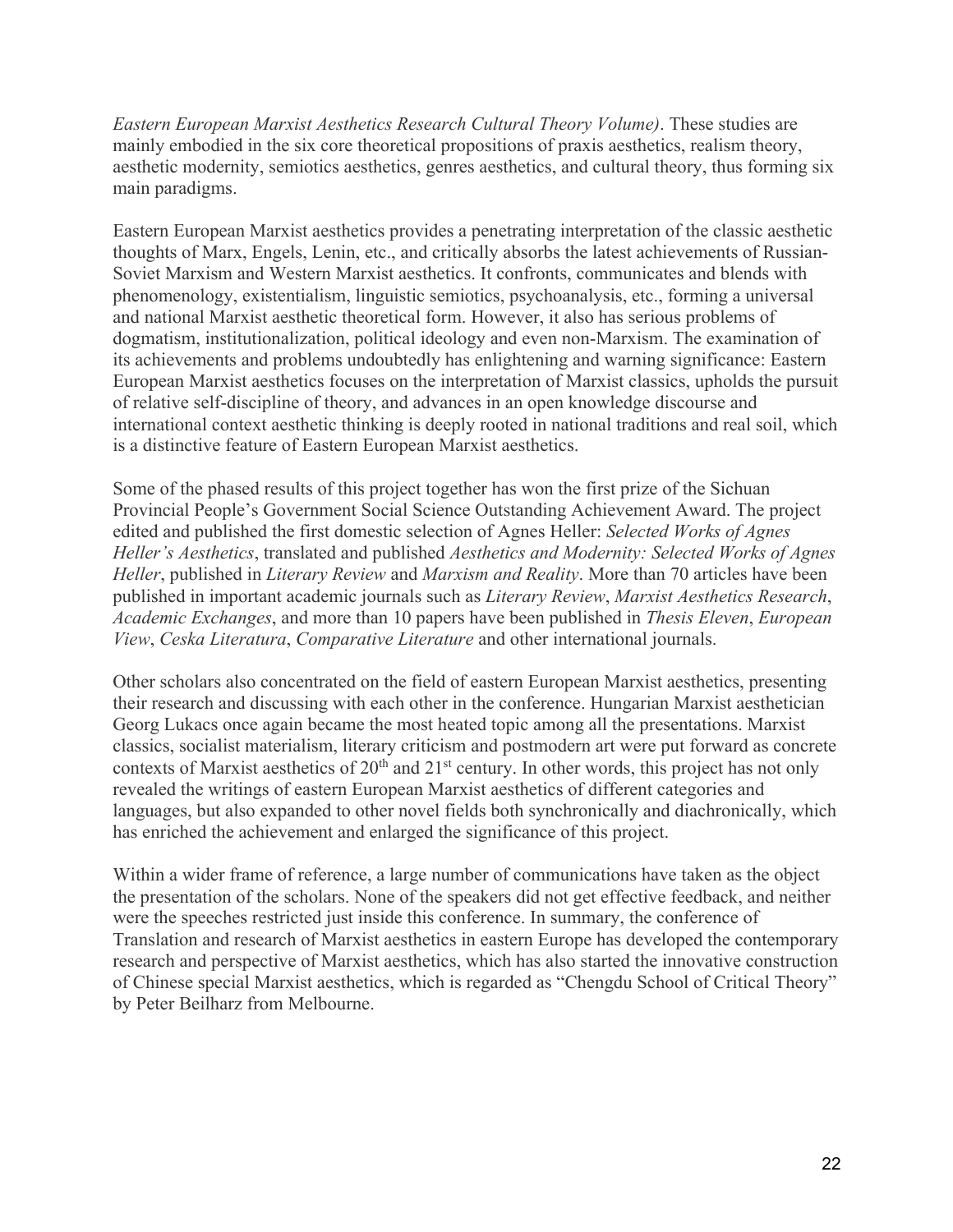#### **BOOK ANNOUNCEMENT**



#### Dear all,

We are delighted to announce the release of the volume *Everydayness. Contemporary Aesthetic Approaches* (2021), edited by Lisa Giombini (Roma Tre University, Italy) and Adrián Kvokačka (University of Prešov, Slovakia) and co-published by Roma Tre Press and Prešov University Press. The collection is an informative and user-friendly guide to help readers find their way in current debates in the field of Everyday Aesthetics. The book comprises twenty chapters authored by both senior and emerging international scholars, preceded by an extensive introduction of the editors. The issues discussed, ranging from environmental aesthetics and somaesthetics to aesthetic engagement, phenomenology, social and urban aesthetics, the theory of fashion, and the philosophy of dwelling, are organised around four thematic *foci*: (1) Environment and Cities; (2) The Body; (3) Art and Culture; and (4) Methodology. The essays in the volume are highly varied in scope and purpose, mirroring the authors' individual areas of expertise and their specific cultural, geographical, and theoretical backgrounds. Despite the pluralism of topics and approaches, all contributions emphasize the pervasive presence of aesthetics in various spheres of daily life, testifying to the different ways in which this presence manifests itself in our everydayness.

*Everydayness. Contemporary Aesthetic Approaches* is a helpful reading for both professional philosophers and for a broader intelligent audience interested in better understanding the aesthetic potential of the world we inhabit daily.

The book is completely open-access and can be downloaded from: https://romatrepress.uniroma3.it/libro/everydayness-contemporary-aesthetic-approaches

or from Google books: https://books.google.sk/books?id=BeVOEAAAQBAJ

DOI: 10.13134/978-80-555-2778-9

**Table Of Contents**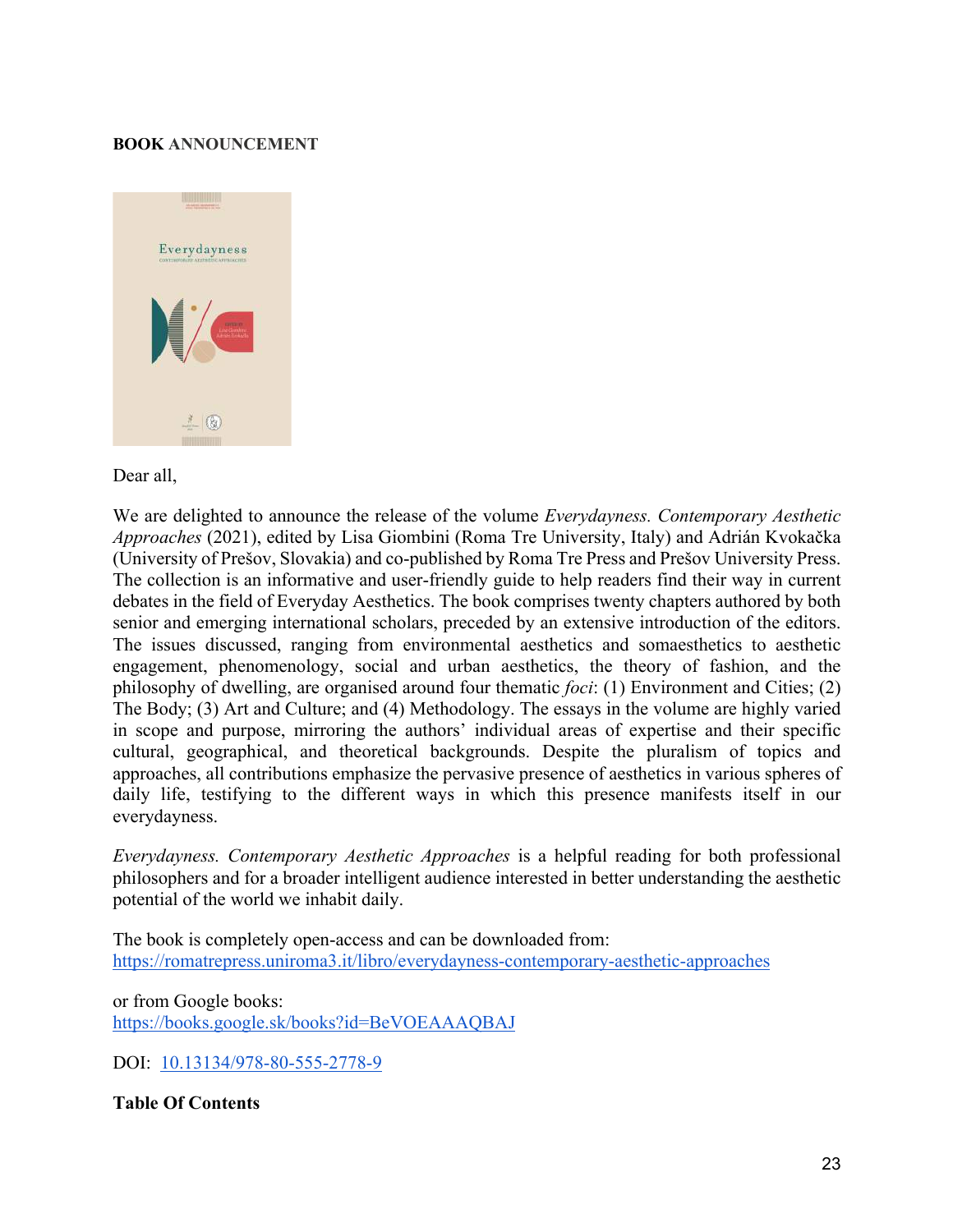Aesthetics and the Everyday. *Une liaison dangereuse*? *Lisa Giombini, Adrián Kvokačka*

#### THE ENVIRONMENT, CITIES, AND THE EVERYDAY

Another Look at the City. Emphasizing Temporality in Urban Aesthetics *Sanna Lehtinen*

Aesthetics and Environmental Dereliction *Zoltán Somhegyi*

The Aesthetic Value of Vernacular Gardens in Ukrainian Cities *Yevheniia Butsykina*

On the Interaction of Here and There. Places in the City *Filip Šenk*

The Archetypal Aesthetics of Dwellings *Petra Baďová*

THE BODY AND THE EVERYDAY

Dress and the Body. An Essential Reciprocal Relationship in Everyday Aesthetics *Ian W. King*

Dressing as an Ordinary Aesthetic Practice *Elena Abate*

Fashion as a Cultural Intertext *Michaela Malíčková*

The Aesthetics of Suffering or Being Enchanted by Van Gogh's Ear *Andrej Démuth, Slávka Démuthova*

The Soma and the City. A Critical Approach *Lukáš Makky*

ART, CULTURE, AND THE EVERYDAY

Food: An Ordinary Practice or an Extraordinary Experience? *Elisabetta Di Stefano*

Ritualization of Shopping and Artistic Interventions into the Temples of Consumption *Polona Tratnik*

The Everyday at the Limits of Representation. Georges Perec's Things. A Story of the Sixties (1965)

*David Ewing*

The Art of Living in a Double House. Everyday Aesthetics in the Space between (East and West) *Tordis Berstrand*

Aesthetics from the Interstices. The Making of a Home in a Palestinian Refugee Camp *Corine van Emmerik*

Morally Provocative Art. Contemporary Ethical-Aesthetic Discourse and its Limits *Carolina Gomes*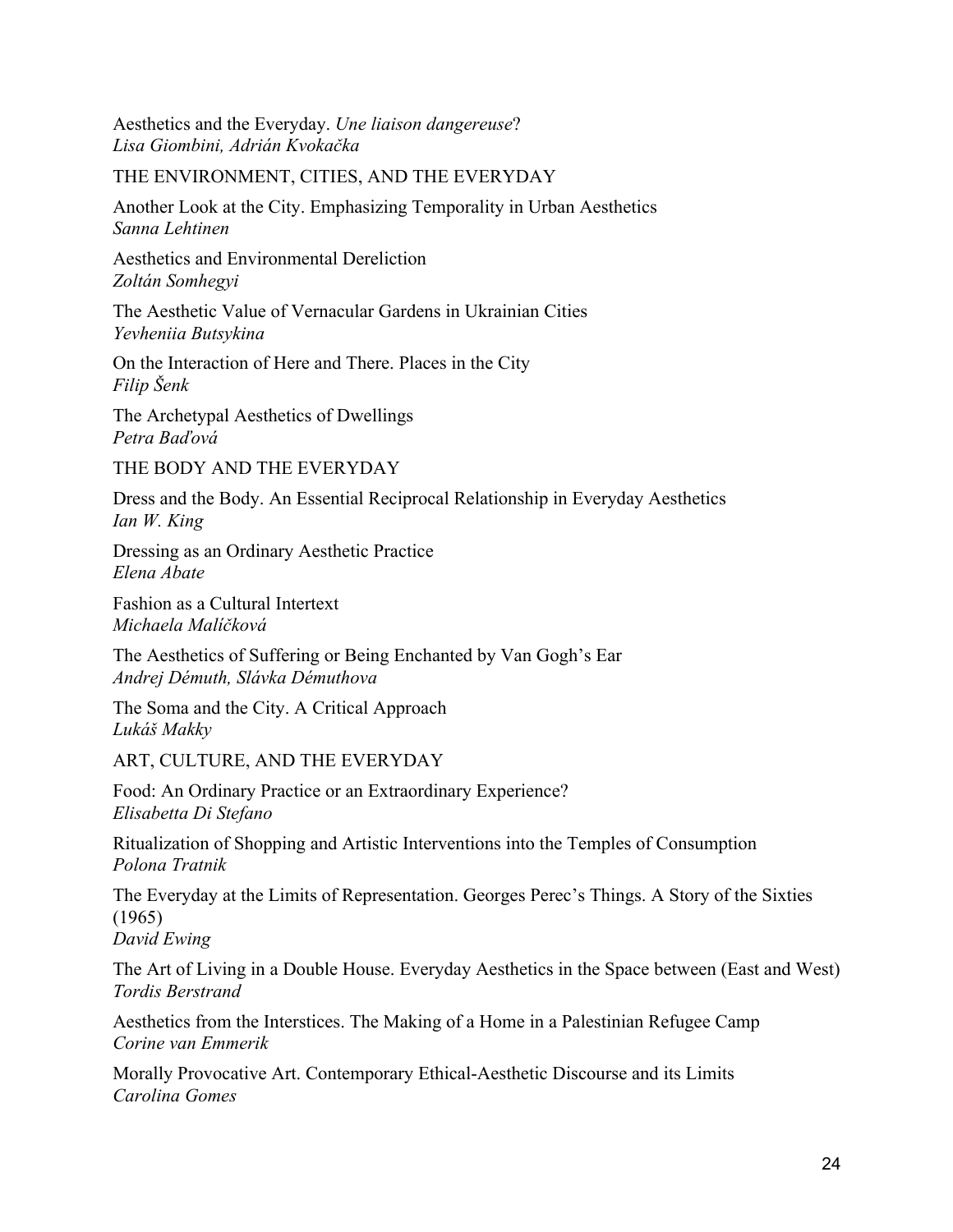#### METHODOLOGICAL APPROACHES TO THE EVERYDAY

Aesthetic Acts: From Distance to Engagement *Ancuta Mortu*

Transformations of Everydayness in the Pandemic Era *Michaela Paštéková*

Speculating Everyday Beauty *Swantje Martach*

Aesthetic Qualities and Aspects of Everyday Life. Notes on a Phenomenological Approach to Everyday Aesthetics *Małgorzata A. Szyszkowska*

# **INTERNATIONAL ASSOCIATION FOR AESTHETICS L'ASSOCIATION INTERNATIONALE D'ESTHÉTIQUE**

#### **Honorary Life Members:**

Arnold Berleant (USA) Joseph Margolis\* (USA) Tomonobu Imamichi\* (Japan) Stefan Morawski\* (Poland) Mikel Dufrenne\* (France) (\*Deceased)

#### **Officers and Delegates**

#### **Executive Committee Officers (2019-2022)**

President: Miodrag Suvakovic (Belgrade, Serbia) First Vice President: Krystyna Wilkoszewska (Jagiellonian University, Krakow, Poland) Second Vice President: Joosik Min (Yeungnam University, Korea) Treasurer: Tyrus Miller (University of California, Irvine, USA) Vice Treasurer: Curtis Carter (Marquette University, USA) Secretary General: Zoltán Somhegyi (Károli Gáspár University, Hungary) Assistant Secretary General: Polona Tratnik (Alma Mater Europaea, Slovenia)

#### **Delegates-at-Large**

Andrea Baldini (Italy) Manfred Milz (Germany) Lydia Muthuma (Kenya)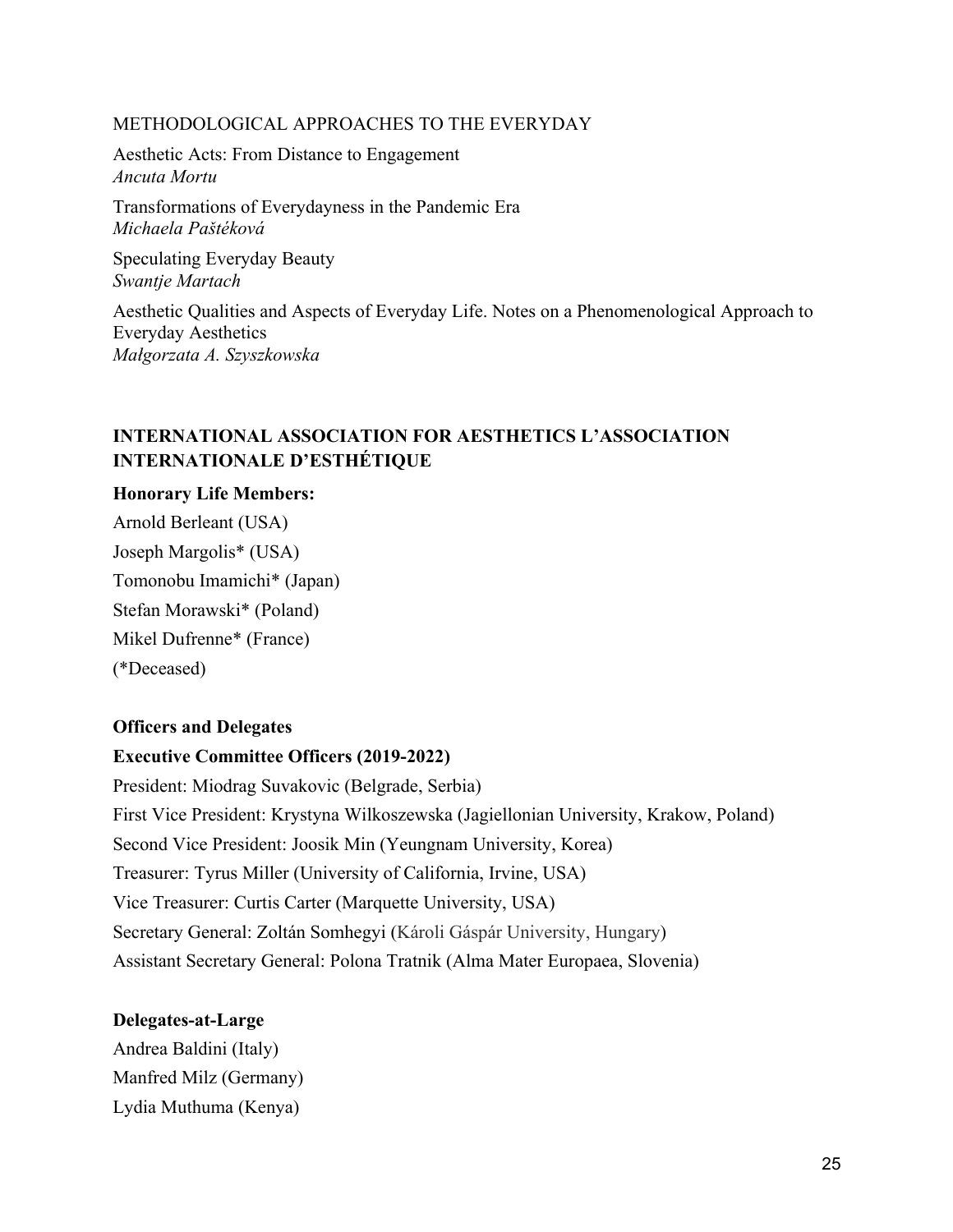Sanela Nikolic (Serbia) Yang Zhen (China)

#### **Past Presidents**

Jale Erzen 2016-2019 Gao Jianping 2013-2016 Curtis L. Carter 2010-2013 Jos de Mul 2007-2010 Heinz Paezold 2004-2007 \* Ken-ichi Sasaki 2001-2004 Ales Erjavec 1998-2001 Arnold Berleant 1995-1998 Goran Hermeren 1988-1992 Harold Osborne 1984-1988 \* (\*Deceased)

#### **National Delegates**

American Society for Aesthetics: Susan Feagin Asociacion Argentina de Estetica: Rosa Maria Ravera Australian and New Zealand Association for Literature and Art and Aesthetics: Eugenio Benitez Brazilian Society for Aesthetics: Rodrigo Duarte Canadian Society for Aesthetics / Société Canadienne d'Esthétique: Adrienne Dengerink Chaplin Chilean Society for Aesthetics: Margarita Schultz Chinese Society for Aesthetics: Peng Feng Croatian Society for Aesthetics: Nadežda Cacinovic-Puhovski Deutsche Gesellschaft für Ästhetik: Karlheinz Lüdeking Dutch Aesthetics Federation: Renée van de Vall Euro-Asian International Aesthetics Association: Boris Orlov European Society for Aesthetics: Zsolt Batori Finnish Society for Aesthetics: Sanna Lehtinen Société Française d'Esthétique: Carol Talon Hugnon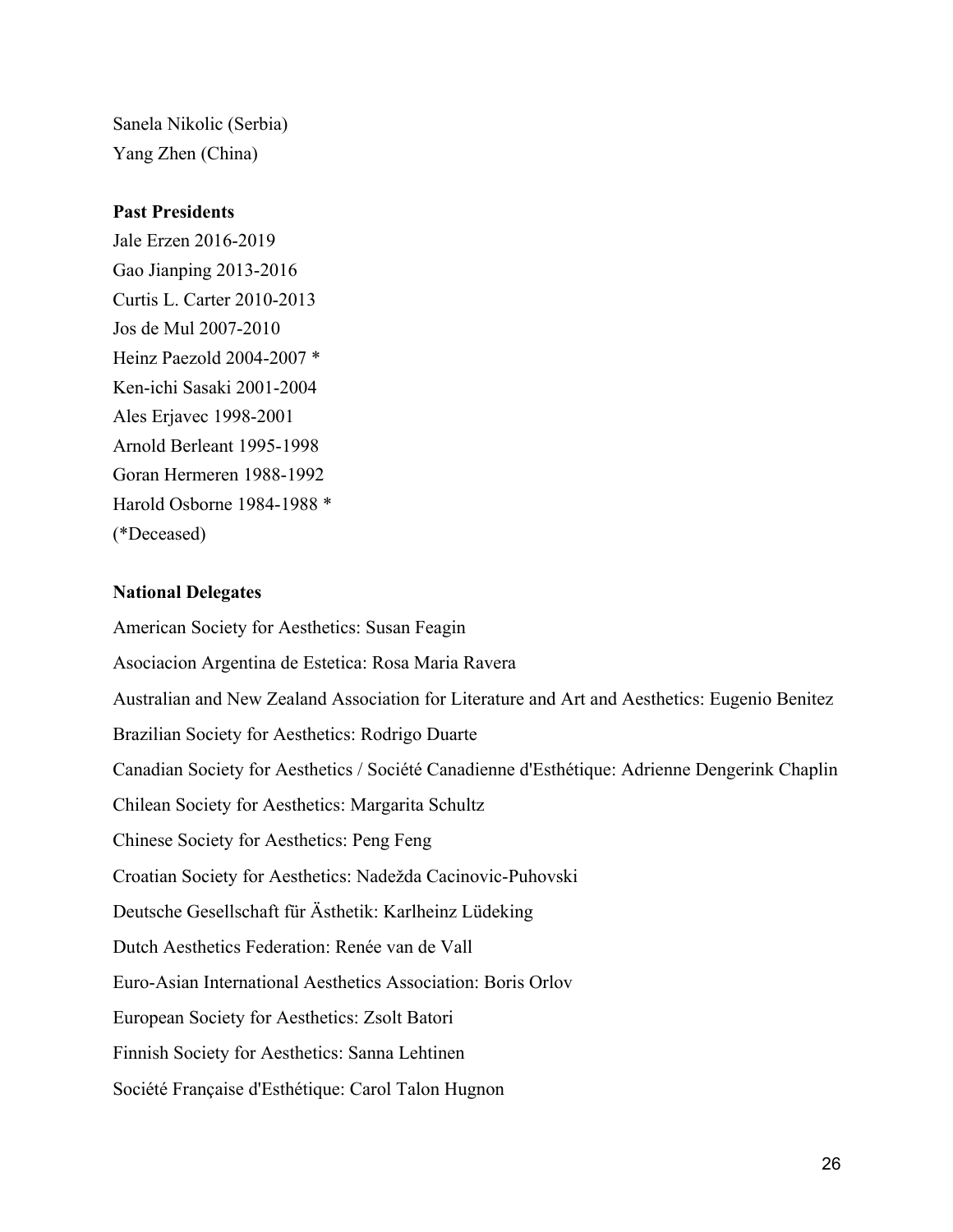Société Hellénique d'Esthétique: Kostas Moraitis Hungarian Forum of Somaesthetics: Alexander Kremer Israeli Society for Aesthetics: Ruth Lorand Società Italiana di Estetica: Federico Vercellone Japanese Society for Aesthetics: Hiroshi Yoshioka Korean Society for Aesthetics: Joosik Min Latvian Association for Aesthetics: Mara Rubene Lithuanian Society for Aesthetics: Vaidas Matonis Mexican Society of Aesthetics: Katya Mandoki Nordic Society for Aesthetics: Jacob Lund Polish Society of Aesthetics: Krystyna Wilkoszewska Russian Society for Aesthetics: Artem Radeev Council of Aesthetics, Russian Academy of Sciences: Konstantin Dolgov Serbian Society for Aesthetics of Architecture and Visual Arts: Vladimir Mako Slovenian Society for Aesthetics: Polona Tratnik Society for Aesthetics in Slovakia: Adrian Kvokacka Spanish Society for Aesthetics: Rosa Fernández L'Association Tunisienne d'Esthétique et de Poïétique: Rachida Triki Sanart Association of Aesthetics and Visual Culture, Turkey: Murat Celik

#### **Publications**

Jos de Mul (The Netherlands): Guardian Online Yearbook Melissa Shew (USA): Newsletter Editor Zoltán Somhegyi (Hungary): IAA Website Editor

Website: www.iaaesthetics.org

#### **Publications**

*International Yearbook of Aesthetics*

- Volume 12, 2008, Editor, Jale Erzen.
- Volume 13, 2009, Art and Social Change; Editor, Curtis L. Carter.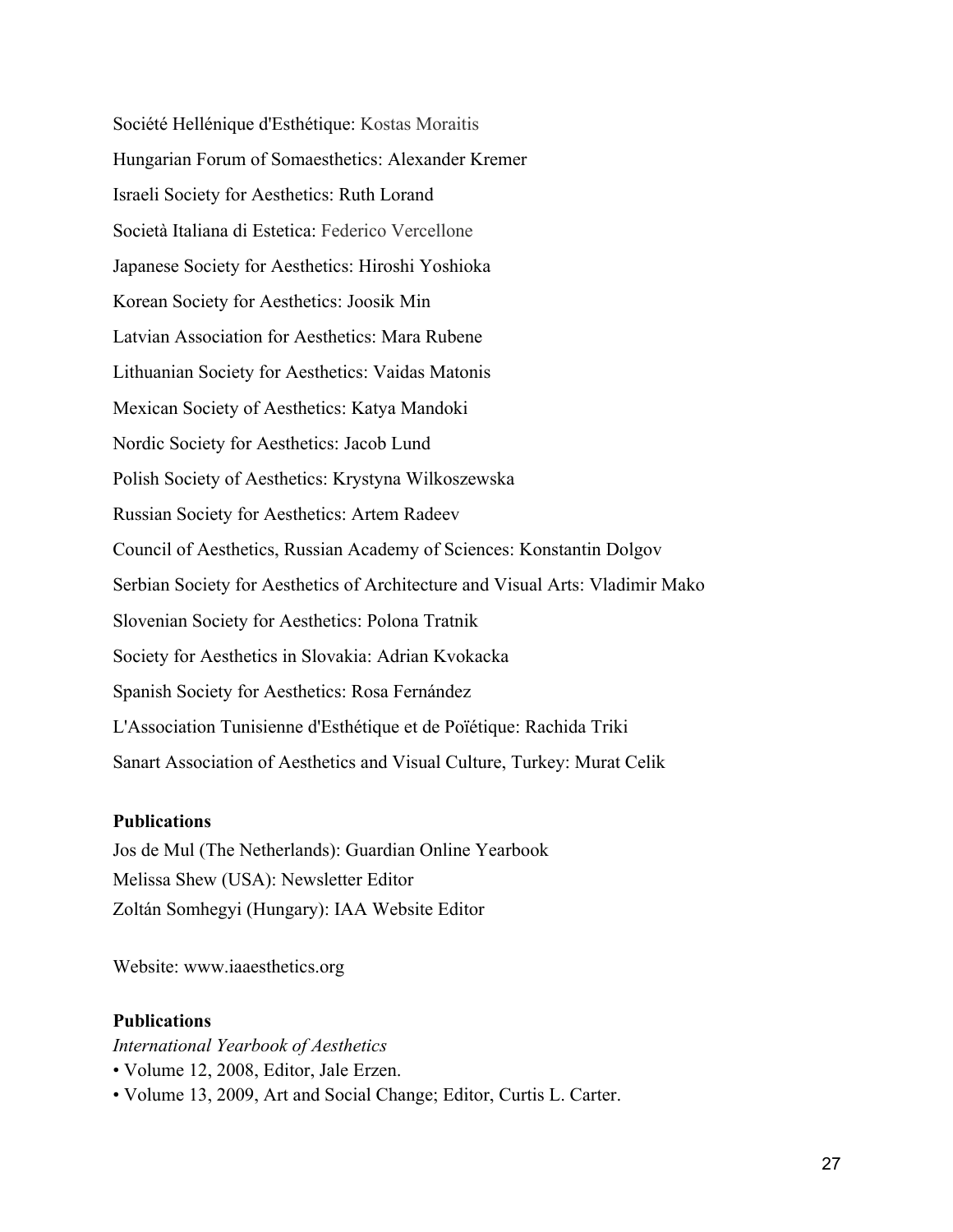- Volume 14, 2010, Diversity and Universality in Aesthetics; Editor,Wang Keping.
- Volume 15, 2011, Gimmie Shelter; Editors, Renée van de Vall and Jos de Mul.
- Volume 16, 2012, Editor, Peng Feng.
- Volume 17, 2013, Nature and the City; Editors Jale Erzen, Raffaele Milani.

Website: http://www.iaaesthetics.org/

#### **IAA Announcement**

IAAYearbooks IAA Yearbooks 18 and 19 are now available on the website of the IAA as Open Access editions. Please visit the website of the IAA (http://www.iaaesthetics.org/publications/yearbooks).

# **IAA/AIE Newsletter**

National Societies for aesthetics and members are invited to contribute to the IAA/AIE Newsletter with conference announcements, reports, reviews of books and journals, as well as, reports of the activities of national societies and departments. Contributions may be edited for reasons of space or clarity. The IAA/AIE Newsletter is published by the International Association for Aesthetics.

IAA newsletters are available on the website for members who may not have received prior issues. Short essays on topics in aesthetics, news items, conference reports, book reviews, articles, speeches and other items of interest to aestheticians are welcome. Essays on the state of aesthetics in each national society will be featured as an on-going project. The Newsletter will be published twice annually: Deadline for the next issue #54 to be announced.

# **IAA/AIE Membership**

# **Membership Application / Renewal**

Please note that the membership rate is \$30.00USA for three years.

Membership rate is \$15.00USA for students for three years.

Method of Payment: PayPal account: iaagensec@gmail.com.

If you do not presently have a PayPal account, you will need to sign up for t (a brief process) and link a credit or debit card to your account. There are instructions at PayPal.com, and once you have an account, use the 'Transfer' tab to send the funds. You will receive an email confirmation when the transaction is complete. Following payment, submit the following membership information to the Secretary General, zoltansomhegyi@yahoo.co.uk Please include the following information:

Full Name Institution Address